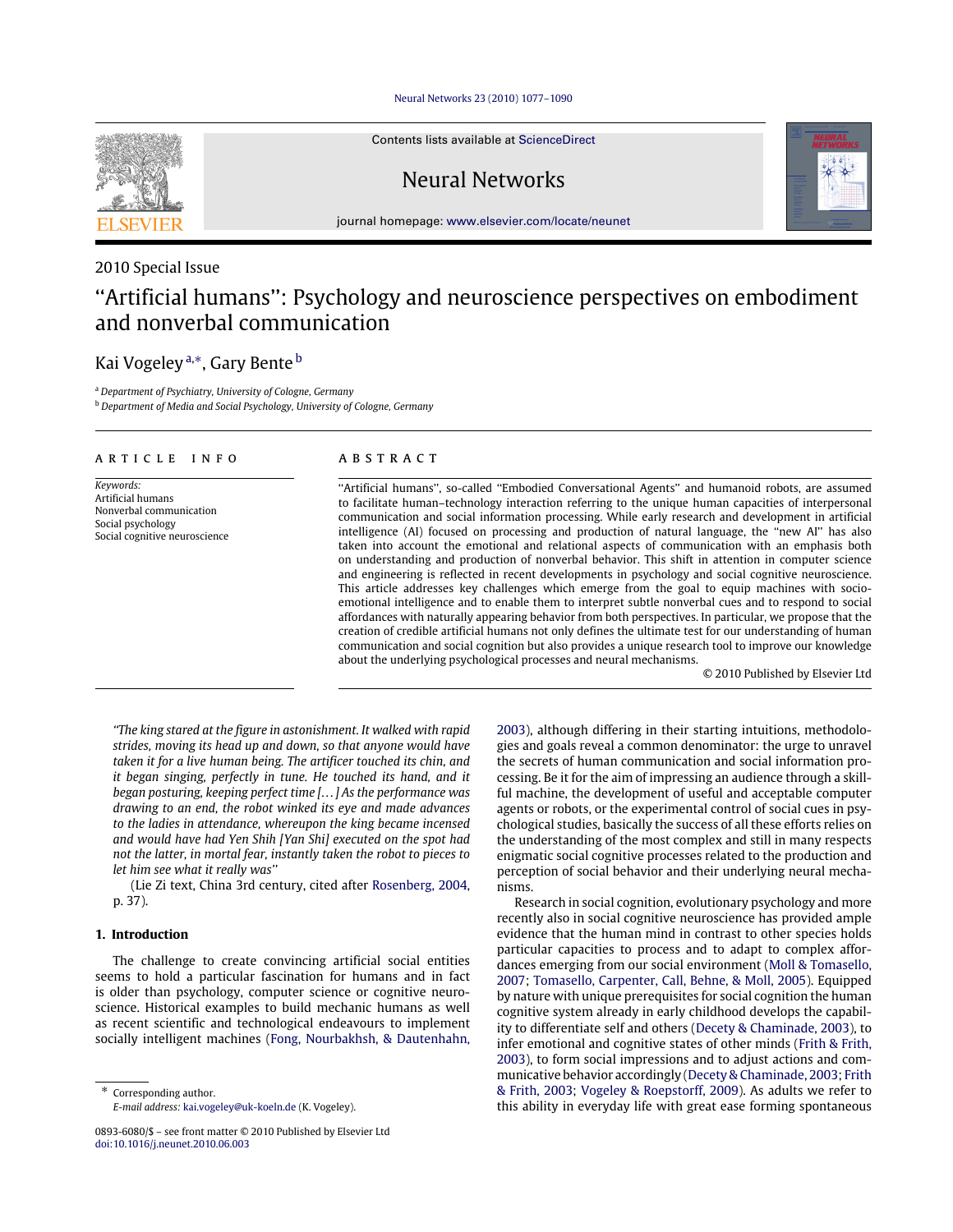

**Fig. 1.** Taxonomy for technical systems of biological systems. *Source:* From Webb, 2001, p. 1035.

impressions of complex psychological matters hardly ever reflecting on the information causing our inferences or the rational of the underlying processes: ''Though the full significance of man's relation to man may not be directly evident, the complexity of feelings and actions that can be understood at a glance is surprisingly great'' (Heider, 1958, p. 2). Although social cognitive processes such as social perception and interpersonal communication are seemingly automatic in many instances, humans are also prone to reflect on their actions and capabilities, what not only creates an inferential, reflexive counterforce to intuitive, pre-reflexive processes in daily interactions, but also provides the universal cognitive basis for the development of culture, science and technology (Tomasello et al., 2005). Again we encounter a human particularity, i.e. our striving for understanding ourselves through reflections about regularities in the social world, through systematic psychological experimentation, through identifying relevant neural mechanisms and last not least, through simulating the complex reality of the human mind and behavior through technology.

The idea to simulate sensory, cognitive and motor functions of biological systems through technology has been already the key topic of cybernetics, systems theory and robotics and, more recently, of the emergent field of biorobotics (Webb, 2001). The aim to simulate biological systems by creating surrogates which are not only abstract models of the world but result in somehow materialized agents, which can be encountered in the real world or experienced via our senses, poses a particular challenge in theory and practice. Actually we might claim that it is the most critical test for a model of biological systems to put it into action and to expose it to the critical comparison with social reality as created by nature (Hut & Sussman, 1987). The requirements to meet this challenge have been sketched by Webb (2001), comprising different tasks levels which have to be addressed successfully before artificial systems can be expected to pass the real life test (see Fig. 1). These levels include reliable observation of the natural target behavior, appropriate theoretical assumptions about the biological mechanisms underlying this behavior, and efficient algorithms to implement a convincing simulation, which demonstrates the quality of the model.

While in its general form Webb's model holds value as a taxonomy for a broad variety of technical simulations of biological systems, it has to be specified with regard to the topic of this article, which focuses on social behavior of humans, in contrast, for example, to the construction of a robot pet serving as a social toy or an industrial robot performing complex mounting tasks during the ''ghost shift'' of a car fabric. Specifications are thus required with regard to the behavioral domains and the cognitive processes to be addressed and the simulation approach to be chosen.

## **2. Simulating social interaction**

The domain essentially addressed in this article is embodiment and nonverbal communication (NVC) in social virtual entities.

Embodiment as a feature of artificial agents can be preliminarily defined as the presence of human-like physical properties, which enable the transmission of nonverbal signals (Bente, Rüggenberg, Krämer, & Eschenburg, 2008; Ruttkay, Doorman, & Noot, 2002). Embodiment is a constituent of all face-to-face encounters, but can be minimized or might be even absent in mediated communication and in particular in human–technology interactions (HTI). Artificial reconstructions of human beings, such as anthropomorphic agents or robots can be considered as a means of embodying respectively anthropomorphizing technology and are assumed to render HTI more natural, in the sense that humans can intuitively rely on their everyday communication routines and thus perform interactions with greater ease (Duffy, 2008; Krämer & Bente, 2005; Krämer, Bente, & Piesk, 2003; Krämer, Bente, Troitzsch, & Eschenburg, 2009; Krämer, Tietz, & Bente, 2003; Rickenberg & Reeves, 2000; Sproull, Subramani, Kiesler, Walker, & Waters, 1996).

The mere technical feasibility of the creation of realistic virtual characters with real-time communicative capabilities is certainly a relevant catalytic factor for the rapid development in the research field of agents and robots. But this development also seems to be driven by the peculiar interest humans devote to the visual communication channel and the exceptional sensitivity they have developed towards nonverbal cues, such as gestures, postures, movements and facial displays (DePaulo & Friedman, 1998; Fridlund, 1991; Krämer, 2006). In fact psychological research provides ample evidence for the fact that embodiment and NVC serve a number of conversational and socio-emotional functions in human encounters (Bente, Rüggenberg et al., 2008; Bente, Krämer, & Eschenburg, 2008) and thus – given the technical prerequisites – can be influential when humans communicate with or via technology (Biocca & Nowak, 1999, 2001; Blascovich et al., 2002; Burgoon, Buller, & Woodall, 1996; Petersen, 2002; Slater & Steed, 2002). Although this view is shared by many researchers in the field, there is still more speculation than empirical knowledge about the psychological functions of embodiment in HTI and the social–emotional impact of artificial social entities in virtual social encounters. As we will show convincing implementations of artificial social entities do not only require such knowledge but they can also serve as powerful tools to advance this knowledge in experimental communication and social cognitive neuroscience.

Regarding the relevant simulation approaches, i.e. the way our models of the social mind and social behavior are implemented, we extend the perspective from robots to the more general category of ''artificial social entities'', thus including virtual agents as graphical representations of humanoid actors on a screen or within shared virtual environments (SVEs). With regard to the technical implementation artificial agents and robots share relevant commonalities as both require simulations of an ''artificial social intelligence (ASI)'' to allow them to process humans' social behavior as well as to produce meaningful social responses and elicit perceptions and attributions in humans comparable to those elicited by other humans. It has to be posited, however, that robots and agents are also different in a fundamental experiential aspect: Robots, in contrast to agents, are situated objects, sharing the physical world with the human agent (Cañamero, 2003; Dautenhahn & Christaller, 1997; Krämer & Bente, 2005). Thus the common reference system for robots and humans is the real physical world in which location, distance, physical properties, collision or touch construct immediate respectively unmediated impressions (Powers, Kiesler, Fussell, & Torrey, 2007). One might argue that in particular in so-called immersive virtual environments (including 3D representations of the world, locomotion and haptic devices) the illusion of an unmediated experience might become so convincing that the difference between real and virtual fades and the distinction between robots and agents becomes obsolete (Sallnäs, Rassmus-Gröhn,&Sjöström, 2000). However, it seems that we still have some way to go to enter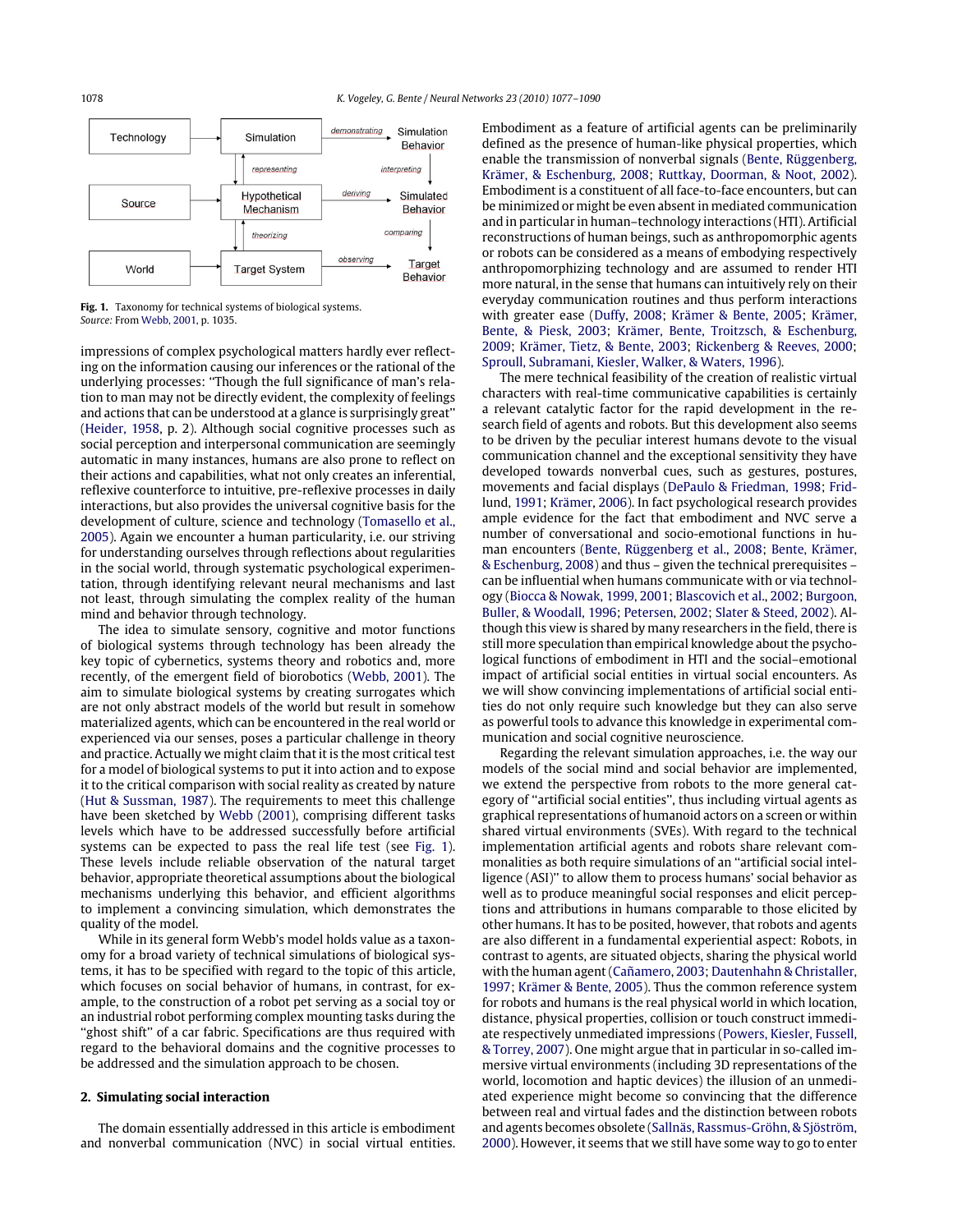this stage of technological development (Kiesler, Powers, Fussell, & Torrey, 2008).

Given this constraint, important aspects of simulation are nevertheless common to both domains of embodied robots and virtual agents, as related to their capacity to produce and process nonverbal behavior (NVB). This commonality justifies that the current paper mainly refers to virtual agents, which we use a research tool to advance our still fragmentary knowledge about the mechanisms of the social mind and unravel the secrets of NVB in interpersonal communication. Two perspectives are relevant to this approach: (1) *the interpersonal perspective*, based essentially on NVB research targeting the structural and functional properties of NVC and (2) *the intrapersonal perspective*, based on research in social cognitive neuroscience, asking for the cognitive processes and neural mechanisms involved in and recruited during the production and perception of NVB.

## **3. The interpersonal perspective: meanings and functions of nonverbal behavior**

Nonverbal cues including facial expressions, gaze behavior, gestures, postures and body movements have a deep impact on the process and outcome of our communication (Argyle, Salter, Nicholson, Wiliams, & Burgess, 1970; Mehrabian & Wiener, 1967; Schneider, Hastorf, & Ellsworth, 1979). Burgoon (1994) summarized relevant findings from NVB research concluding that approximately 60%–65% of social meaning is conveyed via NVC channels (Mehrabian & Ferris, 1967). This rough estimation however ignores the particular complexity (Bente & Krämer, 2003; Poyatos, 1983) and ''polysemous nature'' (Burgoon & Bacue, 2003, p. 187) of NVB and leaves open the questions which nonverbal cues under which conditions serve which interpersonal functions, respectively which inferences or social behavior they induce. In the following we will explore key functional properties of NVC, which pose particular challenges for basic research as well as applied research focusing on implementations of artificial agents (Bente & Krämer, 2003; Bente, Rüggenberg et al., 2008; Bente, Krämer et al., 2008).

#### *3.1. Context dependency and implicitness*

There is consensus that interpretations and effects of nonverbal cues largely depend on the context in which they occur. The so-called Kuleshov effect demonstrates the influence of *situational context* (Pudowkin, 1961; Wallbott, 1988). Showing a movie sequence, in which an actor's neutral face is presented with either a dead woman's body, a little girl playing, or a pot of soup, Lev Kuleshov (a Russian film director) could induce distinct interpretations of the same neutral facial display ranging from terror to joy or contentment (see also the replication of Goldberg, 1951). Conceptualizing communication as a multichannel activity (Poyatos, 1983) it could be further shown that co-occurring behavior can also constitute a context relevant for the interpretation of NVB. Chovil (1991) demonstrated that the interpretation of facial displays (eye brow movements) is heavily dependent on the *verbal context,* leading to such different interpretations of eye brow movements as emphasis, marked questions, offers, surprise or disbelief depending on the simultaneous speech activity. Furthermore, there are numerous examples for the influence of the *nonverbal context*on the interpretation of particular nonverbal cues (Krämer, 2001). In concordance with our everyday experience, Grammer (1990) for example showed that the meaning assigned to laughter is modulated by other nonverbal signals such as posture and bodily movements. These few examples might be sufficient to illustrate the complexity in assigning meaning to NVB and the difficulties arising when analysing the effects of particular cues or implementing an artificial social intelligence.

A further problem derives from the fact that NVB cannot be fully understood as an assembly of discrete cues with clearly defined spatio-temporal characteristics and meanings. The effects of NVB often emerge from dynamic qualities that are implicit to the ongoing behavior and can hardly be identified with the naked eye. Riggio and Friedman (1986) concluded that these subtle dynamics even determine perception and evaluation in the first place. Recent studies confirm this position, showing that dynamic qualities, such as speed, acceleration, complexity and symmetry of body movements and facial expressions, may have a stronger impact on the observers' impressions than so-called semantic aspects, although they might not be consciously identified as a possible cause (Grammer, Honda, Juette, & Schmitt, 1999). For instance, Grammer, Fidova, and Fieder (1997) could demonstrate that very subtle changes in women's movements were provoking attributions of interest and contact readiness in male observers and that the complexity level and speed of movements was dependent on actual levels of estrogen. Male observers did not consciously notice these subtle changes, but they nevertheless differentially responded depending on hormone levels. Similarly, Krumhuber and Kappas (2005) showed that movement quality is equally important when observing facial behavior. Against this background, Grammer et al. (1997) even suggest a new conceptualization of (nonverbal) communication that radically differs from category-oriented or semiotic ''body language'' approaches stressing a direct coupling between movement production and movement perception and the automaticity and unconscious character of NVB. Accordingly, Choi, Gray, and Ambady (2005) concluded from numerous studies that ''because of the need to act quickly in social life'' (p. 327) the degree of automation for both encoding and decoding of NVB is fairly high. Consistent with the definition of automaticity by Bargh (1994) NVC can thus be seen as unaware, efficient, uncontrollable and unintentional. Against this background Burgoon, Berger, and Waldron (2000) coined the term *mindlessness,* which, however, leaves open the debate how the human cognitive system determines which NVB to show and which meaning to assign to observations of others' NVB. Definitely there must be some processing going on when humans move in social environments, interpret others' behaviors and adapt accordingly. A computational model relying on higher level inferences and signal detection based on denotative dictionary entries, however, seems inappropriate to tap the subtlety of NVC and the complexity of social information processing.

#### *3.2. Interpersonal functions of nonverbal behavior*

Opening the visual channel can hardly be understood as adding a specific functionality to communication. In fact, the transmission of nonverbal cues will inevitably and simultaneously affect different levels of social information processing (see below) including aspects of impression formation, interaction control, and emotional rapport. Imagine an adult teaching a child how to handle a tool (e.g. using a hammer to pin down a nail). Demonstrating the action and at the same time keeping eye contact with the child and showing an encouraging smile (''knowing how''), would certainly provide more information than just describing the adequate motor trajectories to perform the action (''knowing that''). The visually perceivable movements of the adult will also carry information about the target of instruction, the emotional attitude of the instructor, his patience or impatience, his own level of expertise, his current mood and other aspects to be inferred from the various aspects of his motor performance. A functional distinction of the various informational layers potentially inherent to motor actions seems most relevant not only with regard to the implementation of embodied communication in virtual actors, but also with regard to the understanding and modeling of specialized processing modules which are able to extract and interpret the relevant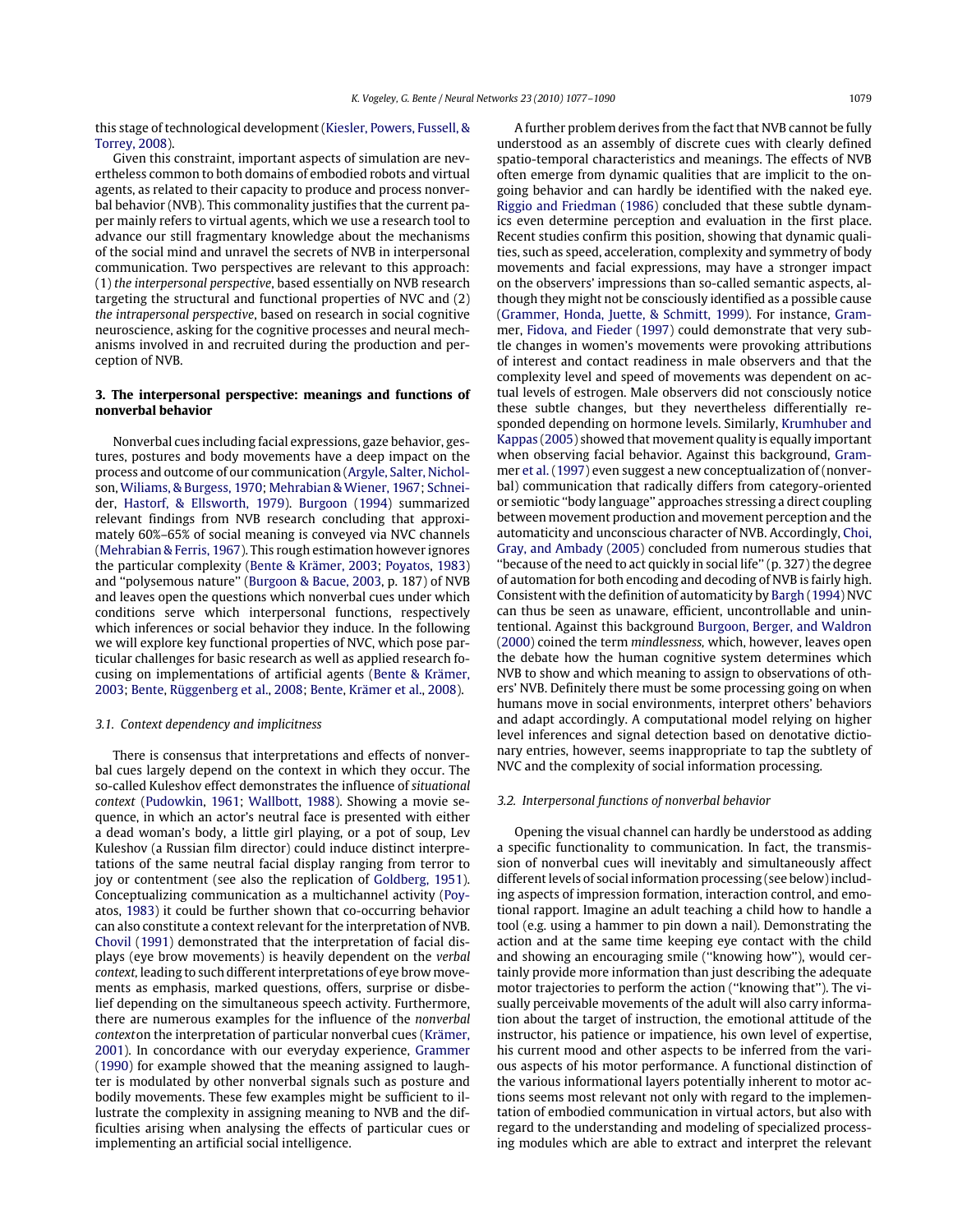cues intermingled in the observable behavior. Extending on previous conceptions (Bente & Krämer, 2003; Bente, Krämer, Petersen, & de Ruiter, 2001; Bente, Petersen, Krämer, & de Ruiter, 2001; Bente, Krämer et al., 2008) we suggest to differentiate at least four functional levels on which NVB operate simultaneously: (1) modeling and coordination functions, (2) discourse functions, (3) dialogue functions, (4) socio-emotional functions.

*Modeling and coordination functions* of visual behavior are essential for learning and social organization not only in humans (Bandura, 1968), but also in non-human primates (Galef & Laland, 2005; Zentall, 2006). Lion cubs evidently learn to hunt from observing adult lions and later they take their place in the predator group coordinating their movements by observing motion trajectories, attention focus and speed of the other members of the pack. Learning from and adapting to the behavior of others seems to be a particular evolutionary advantage and an indispensible prerequisite for the formation of social groups. Although most likely relying on the same capacities to simulate observed behavior through low level brain mechanisms, putatively the so-called mirror neuron system (MNS) (Gallese & Goldman, 1998; Gallese, Fadiga, Fogassi, & Rizzolatti, 1996; Iacoboni et al., 1999; Rizzolatti et al., 1996), humans bare evident advantages in regard to processing complex motor activities for the benefit of learning and social coordination. As for example shown by Beck (2005) baboons observing successful tool use in food acquisition exerted by a trained conspecific showed increased handling of the tool but failed to perform the correct actions. As demonstrated by Bandura and his research group higher level cognitive functions such as self-monitoring and symbolic coding are necessary to fully benefit from observations of others' motor behavior (Bandura, Adams, & Beyer, 1977; Carroll & Bandura, 1982). While modeling functions potentially concern all aspects of functional motor behavior directed towards the physical or social environment and are prevalent in most social situations, coordination functions on the other hand are more specific and often relate to a shared environment and common tasks. Common to both is their functional role as ''motor contagion'' (Blakemore & Frith, 2005) which allows for action prediction and thus enables anticipation or expectation of action outcome and according adjustments. In many cases human action coordination starts before functional operations can be observed in conspecifics. A most relevant nonverbal cue to prepare for imitation and/or coordination before the onset of action is the observed gaze direction of others. It provides the basis for automatic processes of joint attention and higher inferential processes regarding others' intentions. We will elaborate on this most relevant aspect of human interaction below in more detail. Generally speaking, modeling and coordination functions of NVB are ubiquitous in social interaction and it can be hypothesized that the underlying processes and neural mechanisms might provide the basis for higher level mentalizing processes and empathic responses to others (Lieberman, 2007; Santos et al., in press; Vogeley & Roepstorff, 2009).

*Discourse Functions* are closely related to speech production and understanding. So-called emblems, pointing gestures, illustrative gestures and beat gestures belong to this functional category (Efron, 1941; Ekman & Friesen, 1969, 1972). *Emblems* are conventionalized gestures, which can substitute a word or a phrase, often used when the auditory channel is not available (e.g. during diving) or when social settings do not allow to use the voice (e.g. raising the hand to get the turn in the classroom). Emblems only cover a small range of NVB. They have clear physical properties and a lexical meaning (at least within a culture). *Illustrators* complement and clarify verbal exchange (Efron, 1941; Ekman & Friesen, 1969, 1972): They are frequently used to establish an object reference, e.g. by finger-drawing an object into the air (iconic gestures) or by pointing at it (deictic gestures). So-called *beat gestures* are used to underline rhythm of speech and emphasize certain parts of an utterance (see McNeill, 1992, for a distinction between iconic, metaphoric and beat gestures). Successful implementations of beat gestures in artificial agents have been demonstrated by Cassell (1998) and Cassell et al. (1994). As visible from the literature, hand gestures are the predominant nonverbal subsystem when it comes to discourse functions of NVB, but it has also been shown that facial movements can serve discourse functions (Chovil, 1991).

*Dialogue Functions* include so-called *turn-taking respectively turn-yielding signals* (e.g. eye contact) and *back-channel signals* (e.g. head nods), which establish the smooth flow of interaction and the exchange of speaker and listener roles (Duncan, 1972, 1974; Duncan & Niederehe, 1974; Duncan, Brunner, & Fiske, 1979). *Turn-taking signals* are often a conglomerate of verbal (e.g. sociocentric sentences as ''you know''), paraverbal (e.g. intonation or prolongation of the last syllable) and nonverbal cues (e.g. termination of gestures, head movements). Kendon (1967) further identified changes in head position (raising, rotating towards the listener) as relevant turn-taking cues. *Back-channel signals* such as head nodding confirm the listener status and motivate the speaker to go on (Yngve, 1970). If the listener wants to take the turn she/he indicates this via a so-called *speaker state signal* that might consist of head rotations away from the interlocutor, starting gestural activity and body movement, and averted gaze. The necessity of visual cues within the turn-taking process has been doubted (Rime, 1983), given the observation that interlocutors still are able to lead well organized conversations when they do not see each other, e.g. during a telephone chat. Rutter and Stephenson (1977), however, demonstrated that this channel loss comes at a price as it implies higher workload in supervising the verbal exchange and particular repair strategies (Donaghy & Goldberg, 1991; Rutter, Stephenson, Ayling, & White, 1978).

*Socio-emotional functions* of NVB include its influence on person perception and impression formation as well as the communication of emotions and interpersonal attitudes. Socio-emotional functions are not independent from dialogue and discourse functions of NVB. A smooth flow of the conversation will be likely to influence mutual person perception and interpersonal climate in a positive way. In an attempt to systematize nonverbal cues according to their socio-emotional functions, Mehrabian (1972) identified three basic dimensions: the *evaluation* dimension (liking), the *activity* dimension, and the *potency* dimension (power).

According to Mehrabian (1972) *the evaluation dimension* (liking) is affected by the so-called immediacy or ''involvement'' (Patterson, 1982) cues such as smiling, forward lean, close proximity, touch, relaxed postures, and interpersonal distance (proxemics) (Haase & Tepper, 1972; LaCrosse, 1975; Mehrabian, 1969; Palmer & Simmons, 1995; Patterson, 1982; Rosenfeld, 1966; Schlenker, 1980). Although smiling has been discussed as a submissiveness cue (''appeasement pattern'' according to Henley (1977), Keating, Mazur, and Segall (1977) and Patterson (1994) most studies corroborate its evaluative effects, documented as friendliness and affiliation (Brunner, 1979; Carli, LaFleur, & Loeber, 1995; Carli, Martin, Leatham, Lyons, & Tse, 1993; Deutsch, LeBaron, & Fryer, 1988; Graham & Argyle, 1975; Halberstadt & Saitta, 1987; Page, unpublished manuscript). Furthermore, it was demonstrated that head movements and specific head orientations can carry relevant social information (Frey, 1983; Frey, Hirsbrunner, Florin, Daw, & Crawford, 1983; Signer, unpublished manuscript). The literature further provides evidence for the fact that similarities in the NVB of interlocutors are correlated with positive evaluation being a cause and an effect of mutual liking (Bernieri & Rosenthal, 1991; Tickle Degnen & Rosenthal, 1987; Wallbott, 1995). This class of nonverbal phenomena has been addressed in the literature using different terms, such as reciprocity and compensation (Argyle&Cook, 1976), mirroring (Bernieri & Rosenthal, 1991), conversational adaptation (Burgoon, Dillman, & Stern, 1993), simulation patterning (Cappella,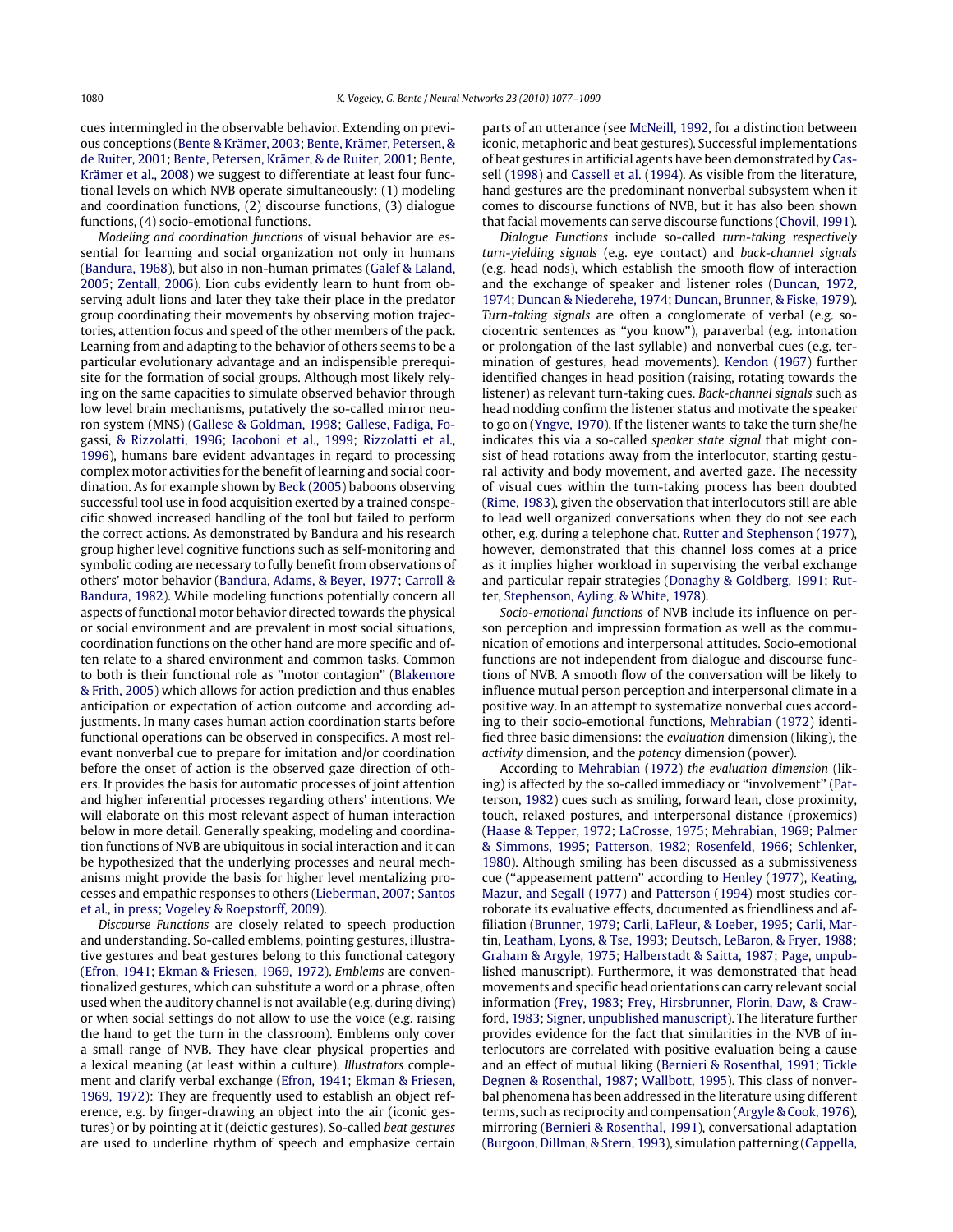*K. Vogeley, G. Bente / Neural Networks 23 (2010) 1077–1090* 1081



**Fig. 2.** Profiles of social impressions based on video vs. computer animations. Impression ratings were collected from observers viewing either video sequences or movement behavior reconstructed via computer animation using either wire frame models or surface models of human bodies. High correlations could be established confirming the ecological validity of animated figures. *Source:* From (Bente, Krämer et al., 2001).

1991), synchrony (Condon & Ogston, 1966), congruence (Scheflen, 1964), motor mimicry (Bavelas, Black, Lemery, & Mullett, 1987; Lipps, 1907) and accommodation (Giles, Mulac, Bradac, & Johnson, 1987). First experiments using virtual characters have also confirmed the impact of motor mimicry (e.g. Mojzisch et al., 2006; Schilbach, Eickhoff, Mojzisch, & Vogeley, 2008).

*The activity dimension* is expressed by extensive use of gestures, frequent facial displays, pronounced movements and general responsiveness and expressiveness (DePaulo & Friedman, 1998; Mehrabian, 1969). It has been questioned, whether activity represents an independent impression dimension, since higher activity and responsiveness correlates with positive evaluation (Bentler, 1969). In fact, variations in the general activity level can work as mere amplifiers of immediacy cues. Mehrabian and Williams (1969) state: ''In particular, when a relatively high level of activity is combined with other cues which communicate liking, [...] then activity may be seen as a vehicle for the communication of the intensity of liking'' (p. 54).

Finally, the *potency dimension* (mostly synonymously used with power, dominance and status) is addressed by so-called relaxation cues such as asymmetry, sideward and backward lean, relaxed extremities, staring or averted gaze and expansive gestures (DePaulo & Friedman, 1998; Mehrabian, 1969; Millar, Rogers, & Bavelas, 1984; Siegel, Friedlander, & Heatherington, 1992). The results on the effects of relaxation cues are equivocal (Aguinis, Simonsen, & Pierce, 1998; Henley, 1977; Schlenker, 1980) showing only consistent results with respect to few cues, such as backward lean (Carli et al., 1993) and touch (Andersen, Andersen, & Jensen, 1979; Henley, 1977; Patterson, 1994; Remland & Jones, 1988). An empirically well established relation exists between dominance and gaze behavior (DePaulo & Friedman, 1998; Dovidio, Ellyson,

Keating, & Heltman, 1988; Exline, 1971; Exline, Ellyson, & Long, 1975). Social gaze as a powerful and well defined cue has recently gained particular attention in the development and evaluation of artificial social agents (Bailenson, Beall, Loomis, Blascovich, & Turk, 2005; Bente & Eschenburg, 2007) and constitutes a paradigmatic case for studying interpersonal functions of NVB and the neural mechanisms underlying the processing of visual cues as will be shown in the following chapters.

As should be evident by now, NVB constitutes a structurally and functionally complex phenomenon which owes its impact to subtle, implicit and rarely consciously processed characteristics. It does not come as a surprise that many secrets are left undiscovered. This is partly due to methodological problems researchers face when trying to manipulate particular effects or functionalities. Advancements in computer animation targeting the creating of believable virtual characters, however, have changed the situation remarkably (Bente, 1989; Bente, Krämer et al., 2001; Bente, Petersen et al., 2001; Bente, Rüggenberg et al., 2008; Bente, Krämer et al., 2008). Computer agents and so-called avatars are increasingly used to study the complex mechanisms of encoding and decoding nonverbal cues allowing for an unprecedented experimental control of embodiment and physical appearance as well as behavioral dynamics. In an early study we could demonstrate that, at least from an observers point of view, computer-animated moving agents in social interactions are able to produce the same impressions as original video recordings from which the animations were derived (see Fig. 2). Based on these experiences virtual characters have now been used in various settings and in particular as an important tool in functional neuroimaging studies which require highly standardized stimulus material as demonstrated in the next paragraphs.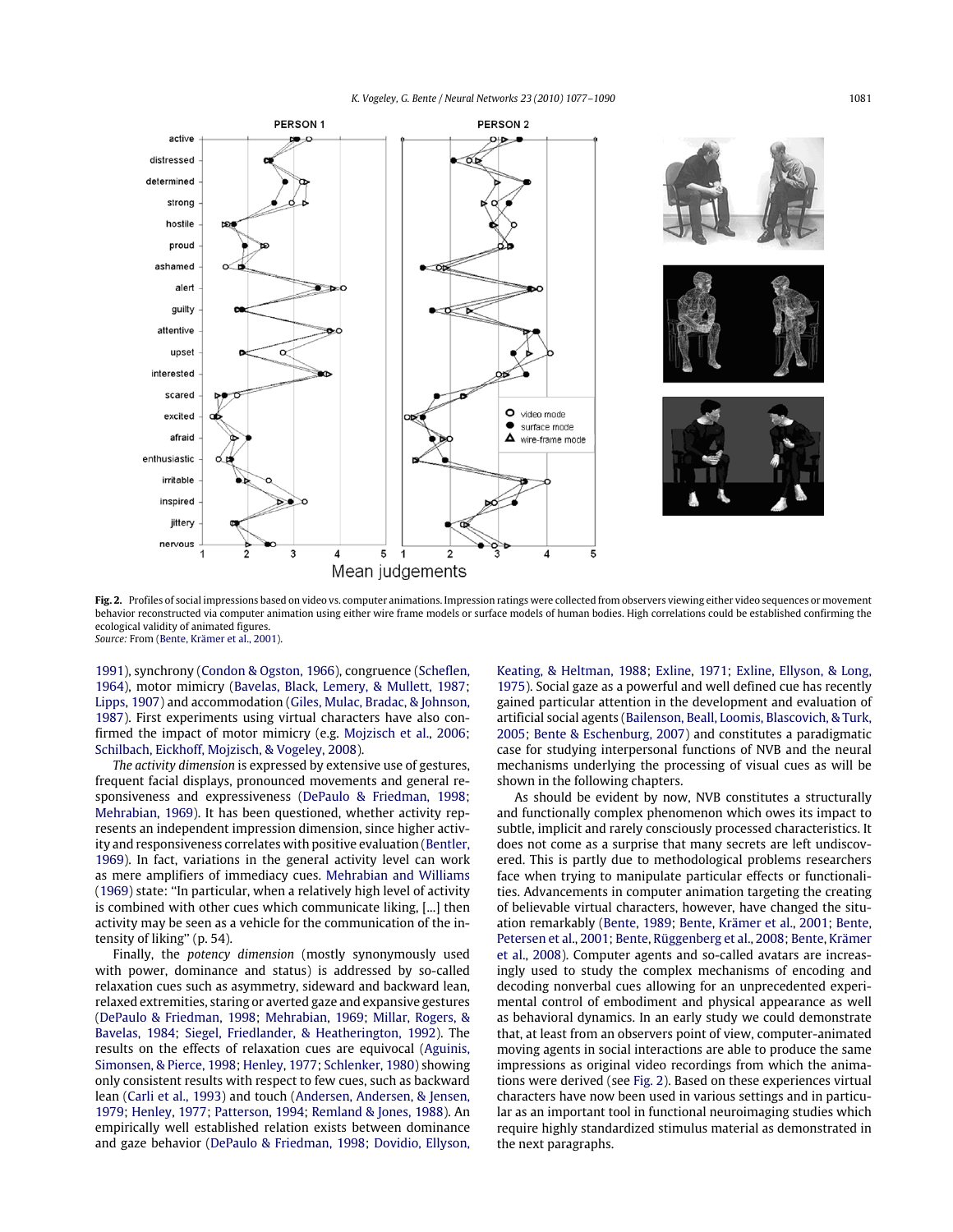#### **4. Processing embodied social cues: intrapersonal mechanisms**

Social cognitive processes have recently become a key topic in cognitive neuroscience and social (cognitive) neuroscience has emerged as a new subdiscipline in neurosciences and recently developed into an autonomous scientific discipline (Adolphs, 2009; Cacioppo, Lorig, Nusbaum, & Berntson, 2004). Generally speaking, social neuroscience focuses on processes that are related to the adequate ascription of mental states to others for the purpose of successful communication or interaction between personal agents. One very important distinction that has been already introduced in the first paragraphs and which we want to emphasize in the following, too, is related to different levels of processing of social information, that can be either implicit or explicit (Frith & Frith, 2008). Whereas implicit information processing refers to a comparably fast, automatic, pre-reflexive mode that is employed for instance during nonverbal behavior, explicit information processing, in contrast, comprises processes in a comparably slow, controlled, reflexive, inferential format such as stereotypes or information processing that is based on explicit rules (Barsalou, 2008; Lieberman, 2007). However, these levels of processing should be conceptualized as a continuum of different levels or formats of processing that allow to make use of different processing modes resulting in a flexible capacity of person perception that is performed either automatically or in a controlled manner.Which level of processing is recruited probably depends to a large amount on the data available (Fiske & Neuberg, 1990). Many of these processes appear to underlie a considerable influence of culture: Gestures can stand for meaningful conventionalized signals, and they can be transferred from culture to culture (Pika, Nicoladis, & Marentette, 2006). They can also be traced back to acculturation processes of individuals and thus appear culturedependent (Chiao et al., 2008; Efron, 1941). Social cognition therefore needs to be carefully differentiated with respect to cultural influences (Vogeley & Roepstorff, 2009). However, as this is not the main focus here we will conceptualize culture for the purpose of this paper in the following as a ''universal'' category proposing that social cognitive capacities enabling us to develop language, culture, technology, are relevant for the whole genus of homo sapiens (Tomasello et al., 2005).

# *4.1. Liveliness detection and attribution of intentionality (animacy and agency)*

Like many other animals, humans are able to detect biological motion in their environment, that is movement that is performed by biological organisms, irrespective of the format of displays that present the movement. Phenomenally, biological motion relies on a complex perception that includes data about a wealth of different aspects of the moving objects perceived. This includes, first, the physical properties of the moving object that allow inferences about weight or size, second, its dependency on the physical environment such as gravity or obstacles, third, its interrelation to the social environment that might be described employing concepts of approach and avoidance, and, fourth, its behavioral capacities, for instance related to the degree of efficiency during the performance of motor tasks. A very prominent example are displays of graphically reduced representations of moving objects, for instance simple geometric figures or point-light walkers (e.g. Heider & Simmel, 1944). They offer sufficient variations in their movement patterns so that an object can be perceived as a biological ''being'' and often enough even a human being that is alive and allows for meaningful inferences (Blake & Shiffrar, 2007; Johansson, 1973).

The different aspects of movement that influence our ability and our disposition to ascribe and attribute mental states to moving objects have been explored in the literature extensively, and they appear to be independent from the environment of the moving objects (Abell, Happe, & Frith, 2000; Barrett, Todd, Miller, & Blythe, 2005; Heider & Simmel, 1944; Rochat, Morgan, & Carpenter, 1997; Santos, David, Bente, & Vogeley, 2008; Tremoulet & Feldman, 2006). Specific movement features that have been empirically shown to contribute to the experience of animacy include selfpropelled motion as initiation of movement without an external cause (Leslie, 1984; Stewart, 1984), motion contingency based on both spatial and temporal synchrony between objects (Bassili, 1976; Blakemore et al., 2003; Johnson, 2003; Johnson, Booth, & O'Hearn, 2001), or responsiveness to the motion by any component in the environment (Abell et al., 2000; Castelli, Happe, Frith, & Frith, 2000; Leslie, 1984; Michotte, 1946; Schultz, Friston, O'Doherty, Wolpert, & Frith, 2005). In an own study, we developed a paradigm that allowed to induce the experience of animacy in a parametric fashion by the systematic variation of movement parameters of two balls presented in animated video sequences. The experience of perceiving animated objects increased with enrichment of the animations by any of the three different movement cues (a break in an otherwise smooth movement trajectory, an approach movement of one object to the other, responsiveness from the addressed object to the actively moving object) or combinations of these movement cues (Santos et al., 2008).

On a neural level, movement patterns of geometrical figures can elicit activation in brain regions that have been already formerly shown to be crucially involved in social cognitive processes including ''mindreading'', ''mentalizing'' and ''theory of mind'' (ToM) as the capacity to adequately attribute mental states to others in order to explain or predict their behavior. This commonality supports the hypothesis that cognitive processes that are involved during the attribution of animacy and during mentalizing or ToM rely on the same – or at least on substantially overlapping – neural mechanisms. Empirical neuroimaging studies that made use of this type of animated material have consistently shown that brain areas are recruited that belong to the so-called ''social neural network'' (SNN). The SNN essentially comprises the medial prefrontal cortex (MPFC), the superior temporal sulcus (STS), the insula, the amygdala, and the anterior temporal poles (TP) (Lieberman, 2007; Vogeley & Roepstorff, 2009). Making use of animations showing geometric figures – similar to those developed by Heider and Simmel (1944) – Castelli et al. for example reported increased neural activations in a PET study in the ventral portion of the MPFC and basal temporal regions (fusiform gyrus, TP) during the perception of complex ''socially'' appearing animations in contrast to random motion animations (Castelli et al., 2000). This finding was corroborated more recently by Gobbini, Koralek, Bryan, Montgomery, and Haxby (2007) who made use of the same animations and compared them with false belief stories, as commonly used in ToM experiments, and point-light displays of human actions. They again found increased activity in the anterior cingulate cortex as part of the MPFC, both during the presentation of animations and of ToM stories and ToM animations, but not during the observation of point-light displays of human motion per se. The authors hence proposed that the ACC plays a crucial role in the representation of the social intentions of actions. The STS has also been shown to be critically involved in the processing of movement kinematics of such geometrical figures, in particular related to those properties that are strongly tied to animacy perception such as goal-directed motion (Schultz, Imamizu, Kawato, & Frith, 2004), and interactivity (Schultz et al., 2005).

Employing our own paradigm that employs a design involving systematic variations of motion parameters previously shown to successfully induce and parametrically vary the experience of animacy (Santos et al., 2008) we were able to show that during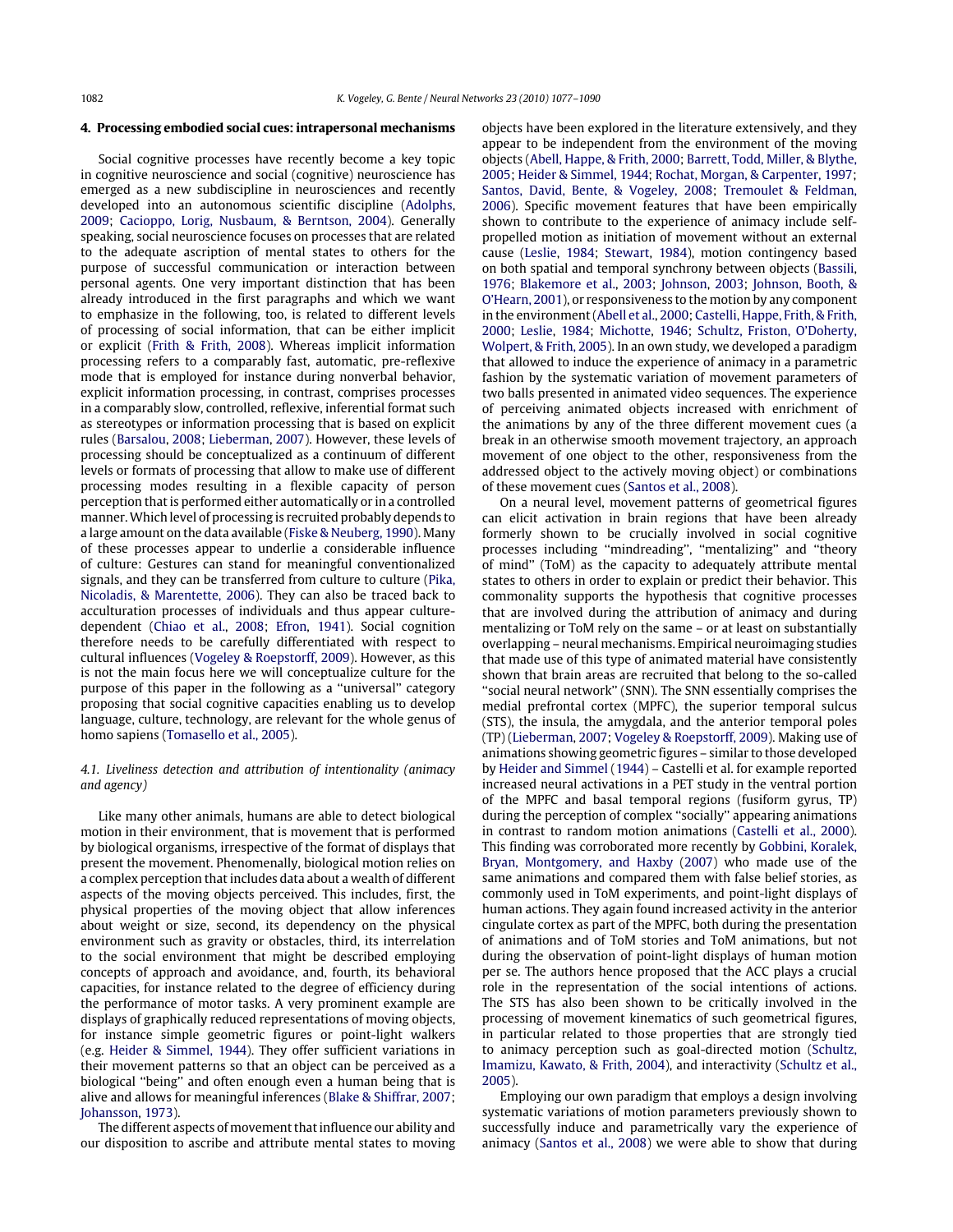the perception of animacy brain regions involved in the so-called ''social neural network'' (SNN; (Lieberman, 2007)) were recruited including the ventral portion of MPFC, the insula, superior temporal gyrus, fusiform gyrus, and the hippocampus. Decreased animacy experience was associated with increased neural activity in the superior parietal and premotor cortices as key constituents of the human MNS. A particularly interesting finding in this context was presented by Wheatley, Milleville, and Martin (2007) who showed that animations of the same object moving in different ''contexts'' lead to the interpretation of animacy – and activation of the SNN – only under circumstances in which objects were animated in social contexts. Related to this finding is a study in which the attended aspect of two animated figures was the focus. The SNN was activated only if subjects had to focus on the social interaction but not during conditions in which they had to attend to motion properties only (Tavares, Lawrence, & Barnard, 2008).

These results suggest that the human MNS is recruited during an early stage of processing representing a basic disposition to detect the salience of movements whereas SNN appears to be a high level processing component serving evaluation and mental inference (Santos et al., in press). The MNS, formerly being shown to be recruited during action observation, imitation or imagination, is putatively a complementary system compared to the SNN that is also considerably involved in social information processing (Gallese et al., 1996; Iacoboni et al., 1999; Keysers & Gazzola, 2007).

#### *4.2. Inferring mental states: ''theory of mind''*

In contrast to this ''basic'', intuitive or implicit capacity of reading out animacy induced by systematic variations of movement parameters of geometric figures (e.g. Santos et al., 2008) or their context (e.g. Wheatley et al., 2007) or read out by different instructions (e.g. Tavares et al., 2008), the capacity of ''theory of mind'' (TOM) is based on an inferential, rule-based processes. TOM also referred to as ''mindreading'' (Baron-Cohen, 1995) or ''theory of mind'' (TOM) (Premack & Woodruff, 1978) is defined as the capacity to ascribe mental states to others in order to predict or explain their behavior. This ability to read another persons mind can be reliably assessed in classical TOM paradigms, originally designed for studies in primates and further developed in developmental psychology of humans. In a typical TOM paradigm, a subject has to model the knowledge or propositional attitudes of an agent with respect to a particular set of information or propositions that are provided either on the basis of a cartoon or a short story (e.g. ''Person A knows, believes, etc., that p.''). According to ST, the capacity of TOM is based on taking someone else's perspective, and projecting one's own attitudes on someone else (Harris, 1992). By contrast, according to TT, the TOM capacity is a distinct body of theoretical knowledge acquired during ontogeny different from one's own previous experiences (Gopnik & Wellman, 1992; Perner & Howes, 1992). On a purely behavioral level, an independent cerebral implementation of the two capacities could only be inferred on the basis of a double dissociation. Arguments based on information of simultaneous or subsequent development of the two differential cognitive capacities have been non-conclusive with regard to their putative differential cerebral implementation which is reflected by the current controversial debate (for more detail see e.g. Carruthers, 1996; Gopnik, 1993; Gopnik & Wellman, 1992).

A number of functional imaging studies using PET and fMRI have successfully delineated brain regions involved in ''reading other minds'' (Fletcher et al., 1995; Gallagher et al., 2000; Vogeley et al., 2001). These studies have repeatedly and convincingly demonstrated increased neural activity associated with TOM conditions in the MPFC to which we have referred to in the previous paragraphs already (Amodio & Frith, 2006; Frith & Frith, 2003). However, it is interesting to note, that another brain region,

the posterior superior temporal sulcus (pSTS) is also crucially involved not only in the perception and interpretation of socially salient bodily or facial cues (Allison, Puce, & McCarthy, 2000; Keysers & Perrett, 2004), but has also been described as a key node of the neural network involved in the ability to infer other person's mental states (Frith & Frith, 2003). Functional MRI studies have shown increased neural activation in the region of the pSTS during a number of mentalizing tasks (Brunet, Sarfati, Hardy-Bayle, & Decety, 2003; Gallagher & Frith, 2004; Gallagher et al., 2000; Schulte-Ruther, Markowitsch, Fink, & Piefke, 2007; Vogeley et al., 2001; Völlm et al., 2006), viewing stimuli of other persons' intentions or expressive gestures and faces (Gallagher & Frith, 2004; Narumoto, Okada, Sadato, Fukui, & Yonekura, 2001), observing other persons' actions (Pelphrey, Morris, & McCarthy, 2004; Saxe, Xiao, Kovacs, Perrett, & Kanwisher, 2004), and – as already mentioned – viewing biological motion (Bonda, Petrides, Ostry, & Evans, 1996; Grossman & Blake, 2002). Studies of humans with lesions to pSTS show that its structural integrity is necessary for representing others' beliefs in video- and story-based false belief tasks (Apperly, Samson, Chiavarino, & Humphreys, 2004; Samson, Apperly, Chiavarino, & Humphreys, 2004) as well as for discriminating eye gaze direction (Akiyama et al., 2006).

#### **5. Coordinating minds and actions: the case of gaze**

Integrating both interpersonal functions and intrapersonal mechanisms social gaze defines a paradigmatic case, which allows to exemplify the multifunctionality of NVB and the multiple cognitive processes and neural mechanisms involved in social information processing. Everyday experience as well as extensive research in social psychology and social cognitive neuroscience confirm the crucial role of human gaze behavior in social interactions and its impact on cognitive, affective and motivational processes (Argyle & Cook, 1976; Gueguen & Jacob, 2002; Hood & Macrae, 2007; Vuilleumier & Pourtois, 2007). It allows to coordinate attention and activities with others (Argyle & Cook, 1976) and also influences processes of person perception and evaluation (Argyle, Lefebvre, & Cook, 1974; Kleinke, 1986; Mason, Tatkow, & Macrae, 2005; Mirenda, Donnellan, & Yoder, 1983). Understanding the ostensive function of eye gaze is closely linked to the ability to infer mental states of others (Baron-Cohen, 1995; Eskritt & Lee, 2007). During ontogeny the capacity to recognize that people can perceive an event differently depending on their position in space and, hence, their gaze direction may support the capacity to switch perspectives at later ages (Gopnik, Slaughter, & Meltzoff, 1994). Inferential knowledge about the relations and causes of mental states helps to interpret gaze information in a complementary fashion (Eskritt & Lee, 2007). Mentalizing processes are particularly important during the perception of direct gaze (Gibson & Pick, 1963; von Grunau & Anston, 1995): it initiates social encounters and conveys interpersonal attitudes (Kampe, Frith, & Frith, 2003; Kleinke, 1986; Mirenda et al., 1983; Valentine & Ehrlichman, 1979; Wicker, Michel, Henaff, & Decety, 1998). Another aspect of direct gaze is its inherent reward value. Evidence for this reward potential can be shown already during early ontogeny as even very young infants preferentially attend to faces presenting with direct gaze (Farroni, Csibra, Simion, & Johnson, 2002; Symons, Hains, & Muir, 1998). Direct gaze is a considerable motivational factor from the end of the first postnatal month onwards by positively influencing affect regulation and suckling behavior of newborn babies (Blass, Lumeng, & Patil, 2007).

#### *5.1. Information and processing layers in gaze behavior*

In addition to the mere direction of another persons' gaze, gaze duration as compared to gaze direction represents an even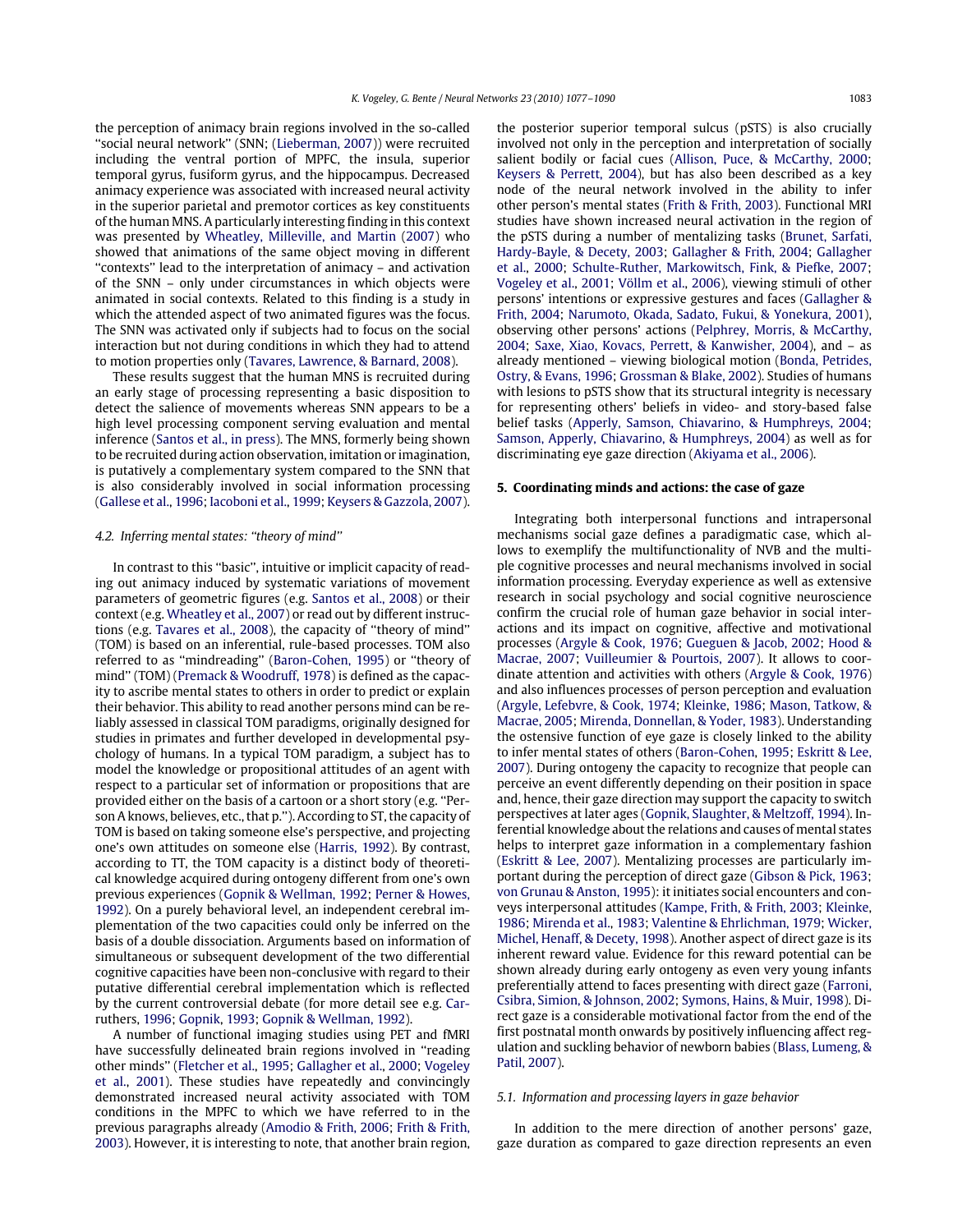more complex source of social information because it requires more sophisticated mentalizing abilities in order to reach an adequate interpretation of another persons' gaze (Eskritt & Lee, 2007). In tasks requiring inferences about other persons' desires based on the simple detection of their gaze direction, 4 year olds were already successful in passing this task (Baron-Cohen, 1995). However, advanced levels of understanding gaze cues based on their relative duration were not yet present at this age (Montgomery, Bach, & Moran, 1998). In contrast, the performance of 5 and 6 year olds was comparable to that of adults. These data indicate that during later developmental stages relative gaze duration towards different test objects are highly informative and that they can be efficiently used to infer others persons' preferences (Einav & Hood, 2006; Montgomery et al., 1998).

On a neural level, evidence from functional neuroimaging has demonstrated that processing gaze-related information is consistently associated with activation in the pSTS, a region that has been introduced already as being recruited during TOM tasks (Akiyama et al., 2006; Hoffman & Haxby, 2000; Hooker et al., 2003; Pelphrey et al., 2004; Puce, Allison, Bentin, Gore, & McCarthy, 1998; Wicker et al., 1998). Moreover, direct gaze in particular has been shown to recruit additional neural regions associated with complex social cognitive processing including the amygdala, the fusiform gyrus and the prefrontal cortex (Conty, N'Diaye, Tijus, & George, 2007; George, Driver, & Dolan, 2001; Kawashima et al., 1999). The latter region of the MPFC, again, is in accordance with other neuroimaging studies that consistently suggest a specific role of this brain region for social cognition (Amodio & Frith, 2006). Thus, the result reported by Kampe et al. (2003) confirms the proposed link between direct gaze and understanding self-relevant intentions of others. Furthermore, differential involvement of the MPFC during processing of direct gaze has also been observed in combination with communicative facial expressions (Schilbach et al., 2006).

In an own recent study we were able to distinguish two different subprocesses in the evaluation of social gaze, namely ''gaze detection'' and ''gaze evaluation'' (Kuzmanovic et al., 2009) by the systematic variation of the experience of being gazed at by virtual characters with different gaze durations ranging from 1 s to 4 s. Whereas the mere feeling of being gazed at, irrespective of gaze duration, was associated with activity in the fusiform and temporoparietal cortices, that are assumed to be responsible for biological motion detection (''gaze detection''), the judgment of social gaze with increasing gaze duration was associated with recruitment of the MPFC (''gaze evaluation''). On the basis of this study, gaze detection can be interpreted as an early stage of processing that is essentially depending on the sensory input to the unimodal association cortex of the visual system. In contrast, gaze evaluation can be understood as comparably late stage of processing that is performed in the MPFC.

#### *5.2. Methodological advancements: truly interactive paradigms*

True interaction is of course the central challenge when integrating interpersonal functions and intrapersonal mechanisms (Reddy, 2003; Singer, 2006). How far are the neural mechanisms of perceiving social interactions altered by being personally engaged in social interaction (''on-line'') versus being only a passive observer who watches others while they are interacting (''off-line'')? To address this question in an experimentally feasible way virtual characters are useful instruments. Mediated environments have the potential to elicit a sense of ''being there'' or a sense of ''presence'' in the virtual environment (Heeter, 1992; Ijsselsteijn & Riva, 2003; Moore, Wiederhold, Wiederhold, & Riva, 2002; Reeves & Nass, 1996; Steuer, 1992). Furthermore, it has been demonstrated that virtual characters not only convey social information to human observers, but are in turn also perceived as social agents thus exerting social influence on human interactants (Bailenson, Blascovich, Beall, & Loomis, 2003; Pertaub, Slater, & Barker, 2001). It is by now unclear to what extent human social understanding of others – particularly in everyday-life situations – relies on actual on-line involvement in a given situation or on inferential, off-line mode. Neuroimaging studies have only recently begun to target aspects of on-line interactions that require personal involvement in social communication (Gallagher, Jack, Roepstorff, & Frith, 2002; McCabe, Houser, Ryan, Smith, & Trouard, 2001; Rilling et al., 2002; Sanfey, Rilling, Aronson, Nystrom, & Cohen, 2003). Thus far, however, the differential effects of self-involvement on the neural correlates have only been addressed, to the best of our knowledge, by two studies of our own group (Schilbach et al., in press, 2006).

Consequently this method has recently begun to be used in social and environmental psychological research (Blascovich et al., 2002; de Kort, Ijsselsteijn, Kooijman, & Schuurmans, 2003). Social cognitive neuroscience also benefits considerably by using mediated environments and dynamic stimuli of animated virtual characters (Adolphs, 2003; Pelphrey et al., 2004). However, a crucial prerequisite for the employment of virtual characters in research settings is the assurance that these artificial entities evoke the same experiences and reactions as stimuli depicting human beings. Here, a considerable number of recent studies have yielded consistent evidence that not only experience (e.g. person perception: Bente, Krämer et al., 2001; Bente, Petersen et al., 2001) but also social reactions are strikingly equivalent in social encounters with virtual characters as compared to direct faceto-face interactions between humans (Garau, Slater, Pertaub, & Razzaque, 2005). Virtual characters have for instance been shown to elicit social facilitation (Hoyt, Blascovich, & Swinth, 2003), proxemic behavior (Bailenson, Blascovich, Beall, & Loomis, 2001) and impression management (Sproull et al., 1996). In sum, they have been shown to evoke a sense of ''social presence'' (Biocca, Harms, & Burgoon, 2003) — especially if the appearance of the virtual characters is anthropomorphic (Nowak & Biocca, 2003). As the virtual character's morphology, outward appearance and movements in space and time can be varied systematically, virtual agents and environments have now become a powerful tool for experimental psychology (Loomis, Blascovich, & Beall, 1999).

To characterize the neural correlates of the experience of being personally involved in social interactions as opposed to being merely a passive observer of social interaction between others, we performed an own fMRI study in which participants were gazed at by virtual characters or observed them looking at someone else. In dynamic animations virtual characters were presented showing socially relevant facial expressions or arbitrary movements as control condition. Results of this study showed that activation of MPFC underlies both the perception of social communication indicated by facial expressions and the feeling of personal involvement indicated by eye gaze. Moreover, this study showed that distinct regions of MPFC contribute differentially to social cognition.Whereas the ventral MPFC was recruited during the analysis of social content as accessible in interactionally relevant mimic gestures, differential activation of a more dorsal part of MPFC was shown to be recruited during the detection of self-relevance and may thus establish an intersubjective context in which communicative signals are evaluated (Schilbach et al., 2006).

A more recent study was focusing on the induction of the experience of ''joint attention'' referring to the capacity to manipulate another person's attention to an object thereby establishing triadic relations between self, others and objects (Argyle & Cook, 1976; Moore & Dunham, 1995). The ability and motivation to share attention is a unique aspect of human cognition. Ontogenetically, joint attention has been considered an important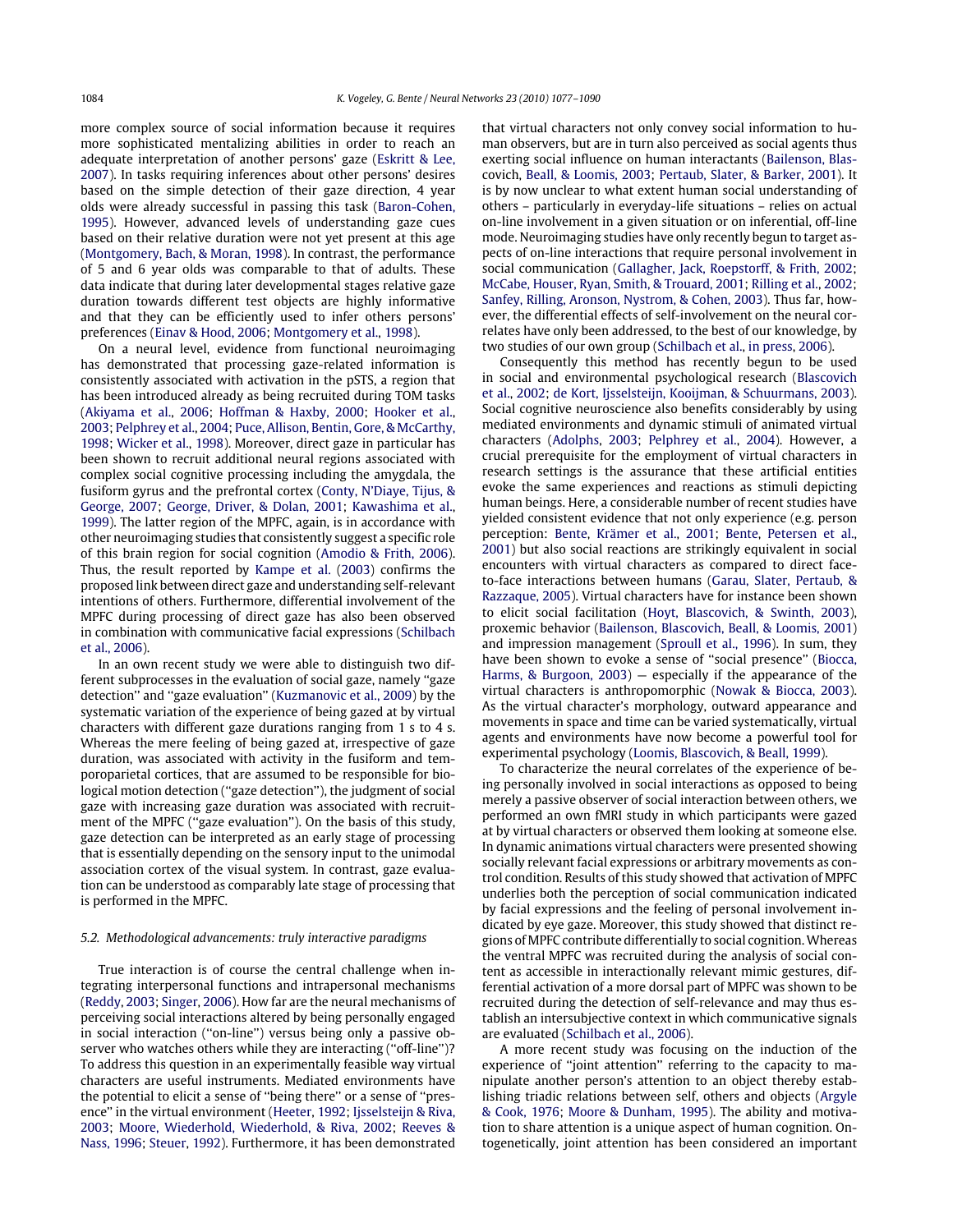

**Fig. 3.** Typical virtual character with which participants can ''interact'' based on the virtual characters' gaze behavior that is made contingent on the participants' gaze behavior. Participants are instructed in the target condition to make the others follow their own gaze to one of the gray squares as objects to initiate a triadic relation between self, others and object (''joint attention''). *Source:* From (Schilbach et al., in press).



**Fig. 4.** Brain regions of increased neural activity during social interaction (''joint attention'') in contrast to situations without ongoing social interaction (''nonjoint attention''), based on gaze-contingent or non-gaze-contingent behavior (Group mean overlay of functionally activated brain regions on mean structural brain image; ''Joint attention'': white regions; ''Nonjoint attention'': light gray regions; MPFC: medial prefrontal cortex, PAR: parietal cortex, PC: posterior cingulate cortex, PM: premotor region, VS: ventral striatum). *Source:* From Schilbach et al., in press.

precursor for the emergence of social cognitive capacities (Charman, 2003). Consistently, it has been suggested that it might be the motivation to spontaneously engage in triadic relations which constitutes a unique element of (typically developing) human cognition and influences cognitive development by promoting engagement in shared, social realities (Moll & Tomasello, 2007).

In spite of its significance the neural basis remains elusive. To investigate the neural correlates of joint attention we developed a novel, interactive research paradigm in which participants' gaze behavior – as measured by an eyetracking device – was used to contingently control the gaze of a computer-animated character (Wilms et al., 2010).

Instructed that the character on screen was controlled by a real person outside the scanner, 21 participants interacted with the virtual character while undergoing functional magnetic resonance imaging (fMRI). Experimental variations focused on leading vs. following the gaze of the character when fixating one of three objects also shown on the screen (Fig. 3). In concordance with our hypotheses, results demonstrate, firstly, that following someone else's gaze to engage in joint attention resulted in recruitment of the anterior portion of MPFC known to be involved not only in social information processing, but also in the supramodal coordination of perceptual and cognitive processes. Secondly, directing someone else's gaze towards an object activated the ventral striatum which – in light of ratings obtained from participants – appears to underlie the hedonic aspects of sharing attention (Fig. 4).

The data supports the idea that other initiated joint attention relies upon recruitment of MPFC previously related to the 'meeting of minds'. In contrast, self-initiated joint attention leads to a differential increase of neural activity in reward-related brain areas which might contribute to the uniquely human motivation to engage in the sharing of experiences (Schilbach et al., in press).

# **6. Conclusions and future prospects**

The current paper aimed to demonstrate the complexity of nonverbal phenomena in social interaction both with regard to its functions as well as the psychological processes and neural mechanisms supporting its interpretation. Observing NVB of others involves information processing on various levels and recruits different cognitive and neural processes. What humans evidently learn in ontogeny during early interaction with seemingly great ease are not at all trivial which becomes apparent when endeavours are approached to implement social cognitive capacities in ''artificial humans'' such as virtual agents or physically embodied robots. Against this background the challenges of implementation social cognitive functions appear to be not only a technological problem but at the same time also a problem of our lack of basic understanding of communicative skills and social cognitive capacities of humans. Artificial or ''artificial humans'', however, provide unique opportunities to tackle this problem and to advance this knowledge as demonstrated for a series of nonverbal phenomena in communication research and social cognitive neuroscience.

With regard to new and innovative research frontiers, there are a number of new research fields to be approached. Beyond necessary methodological improvements there are numerous questions to be answered related to the perception of artificial humans, requiring more systematic research efforts. Although we have emphasized commonalities between ECAs and robots regarding the production and interpretation of NVB it has to be stressed again that the type of embodiment is different, on one hand being a visual perceivable graphical representation and on the other hand a physical object which is tangible and present in the real world. It has to be further explored how touch and ''spatial co-presence'' as the experience to participate in a virtual environment might influence our feeling of ''social presence'' as shared social experience and enforce attributions of agency and anthropomorphism of artificial humans. Further questions concern the level of realism necessary to create the illusion of social interactions with artificial social entities. Behavioral realism here seems more relevant than form realism of the outer appearance (Bailenson, Yee, Merget, & Schroeder, 2006).

Moreover, it is questionable whether the effects of form and behavior on social presence and anthropomorphization are additive or complex in nature. The roboticist Mori (1970, cited after Mac-Dorman, 2005) postulated the so-called ''uncanny valley'' effect which claims a non-linear relation between form and behavioral realism and perceived anthropomorphism (see also Duffy, 2008). First systematic investigations of this effect by Chaminade, Hodgins, and Kawato (2007) show that computer animations of human movement were less likely to be perceived as biological movement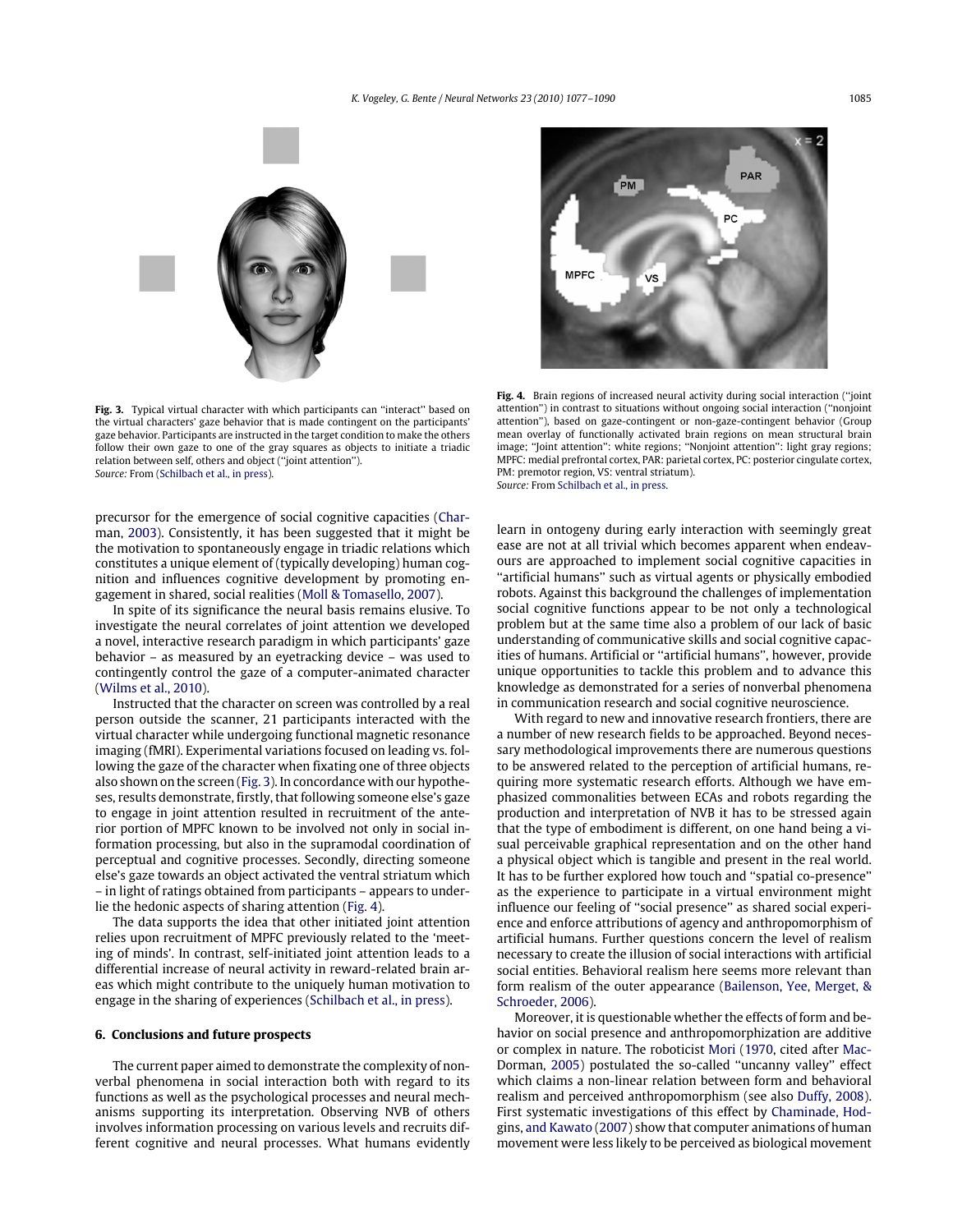when combined with higher form realism suggestive of an interference process between form and behavioral realism. Beyond the use of interactive paradigms and broader variations of form and behavioral realism current research also should pay more attention to dispositional and situational factors influencing the prevalent human tendency to anthropomorphize non-human entities (Heider & Simmel, 1944). Recent work by Epley, Waytz, and Cacioppo (2007); Epley, Waytz, Akalis, and Cacioppo (2008) suggest that perceived anthropomorphism is not only dependent on object properties, but it also heavily depends on the motivation for sociality and effectance of the human observer or interactant. These results strongly motivate the inclusion of moderator variables when analysing the effects of artificial social entities on humans.

Cognitive neuroscience has revealed that two different systems are recruited during social cognitive processes, namely (i) the ''social neural network'' (SNN) including the MPFC, the temporoparietal cortex or pSTS, and the temporal pole, respectively, and (ii) the MNS. Empirical studies show that attribution of mental states to others requires SNN activation, whereas the MNS is recruited when a (real or virtual) motor component is involved, e.g. in actions, simulations or imaginations thereof. Although the empirical data on the differential functional roles of the SNN and the MNS are not yet fully understood, it appears that activation of the MNS correlates with the ''early'' detection of motor expertise and putatively also underlies the fast processing of ''first impressions'' which are often made on the basis of facial expressions or gestures. NVC that is rooted in our culture might be ''part of a universally recognized and understood code'' (Burgoon et al., 1996) and is therefore potentially important for intercultural communication and for perception of persons coming from other cultures including our standardized gestures and our judgments (Matsumoto, 2006). In contrast to the MNS, the SNN is suggested to be recruited as a comparably ''late'' stage of evaluation of socially relevant information.

Summarizing the evidence on neural mechanisms, it appears particularly interesting that a number of topics at the core of social psychology appear to constitute a ''natural kind'' of domains that have a common neural basis as suggested by Mitchell (2009). He summarizes that seemingly different cognitive phenomena (including thinking about oneself, accessing one's attitudes, experiencing emotions, inferring other person's mental states) are all correlated with increased neural activity in one brain region, namely the MPFC. Mitchell concludes that all these processes can be ''distinguished from other kinds of cognitive processing by the dependence on a qualitatively distinct class of mental representations'' (Mitchell, 2009, 249). This plausible and empirically justified speculation thus clearly shows that the identification of a functional core of social cognition, here: the ''fuzzy'', probabilistic, internally generated cognition can stimulate the understanding of its underlying basic neural mechanisms. Empirical evidence presented here suggests that social psychology is a ''natural kind'' that relies on a basic process or at least on a group of processes that share the same neural basis.

So far the predominant paradigm using artificial humans is relying on mere observation. Truly interactive paradigms as introduced above, which are usable also in functional neuroimaging studies have to be extended to allow for inclusion of broader bandwidth in NVB to include gestures and facial displays. Recent studies using motion capture devices to record and transmit complete body movement behavior in real time while controlling particular nonverbal cues have proven successful (Bente & Eschenburg, 2007) to contextualize specific experimentally controlled cues within otherwise natural behavior. Such paradigms would allow to answer questions about temporal dynamics of NVB, e.g. with regard to the perception of latencies and contingencies in social interactions and explore cross channel interactions within the nonverbal system (e.g. between gaze behavior and facial expressions within and across interlocutors).

#### **Acknowledgements**

The study was supported by the German Research Foundation (''Deutsche Forschungsgemeinschaft, DFG''), the German Ministry for Education and Research (''Bundesministerium für Bildung und Forschung, BMBF''), and the Volkswagen Foundation, Germany.

#### **References**

- Abell, F., Happe, F., & Frith, U. (2000). Do triangles play tricks? Attribution of mental states to animated shapes in normal and abnormal development. *Cognitive Development*, *15*, 1–16.
- Adolphs, R. (2003). Cognitive neuroscience of human social behavior. *Nature Reviews Neuroscience*, *4*(3), 165–178.
- Adolphs, R. (2009). The social brain: neural basis of social knowledge. *Annual Reviews of Psychology*, *60*, 693–716.
- Aguinis, H., Simonsen, M. M., & Pierce, C. A. (1998). Effects of nonverbal behavior on perceptions of power bases. *Journal of Social Psychology*, *138*(4), 455–469.
- Akiyama, T., Kato, M., Muramatsu, T., Saito, F., Nakachi, R., & Kashima, H. (2006). A deficit in discriminating gaze direction in a case with right superior temporal gyrus lesion. *Neuropsychologia*, *44*(2), 161–170.
- Allison, T., Puce, A., & McCarthy, G. (2000). Social perception from visual cues: role of the STS region. *Trends in Cognitive Sciences*, *4*(7), 267–278.
- Amodio, D. M., & Frith, C. D. (2006). Meeting of minds: the medial frontal cortex and social cognition. *Nature Reviews Neuroscience*, *7*(4), 268–277.
- Andersen, J. F., Andersen, P. A., & Jensen, A. D. (1979). The measurement of nonverbal immediacy. *Journal of Applied Communication Research*, *7*, 153–180.
- Apperly, I. A., Samson, D., Chiavarino, C., & Humphreys, G. W. (2004). Frontal and temporo-parietal lobe contributions to theory of mind: neuropsychological evidence from a false-belief task with reduced language and executive demands. *Journal of Cognitive Neurosciences*, *16*(10), 1773–1784.
- Argyle, J. M., & Cook, M. (1976). *Gaze and mutual gaze*. Cambridge: Cambridge University Press.
- Argyle, M., Lefebvre, L., & Cook, M. (1974). The meaning of five patterns of gaze. *European Journal of Social Psychology*, *4*(2), 125–136. Argyle, M., Salter, V., Nicholson, H., Wiliams, M., & Burgess, P. (1970). The
- communication of inferior and superior attitudes by verbal and non verbal signals. *British Journal of Social and Clinical Psychology*, *9*(3), 222–231.
- Bailenson, J. N., Beall, A. C., Loomis, J., Blascovich, J., & Turk, M. (2005). Transformed Social Interaction, Augmented Gaze, and Social Influence in Immersive Virtual Environments. *Human Communication Research*, *31*(4), 511–537.
- Bailenson, J. N., Blascovich, J., Beall, A. C., & Loomis, J. M. (2003). Interpersonal distance in immersive virtual environments. *Personality and Social Psychology Bulletin*, *29*(7), 819–833.
- Bailenson, J., Yee, N., Merget, D., & Schroeder, R. (2006). The effect of behavioral realism and form realism of real-time avatar faces on verbal disclosure, nonverbal disclosure, emotion recognition, and copresence in dyadic interaction. *Presence:*
- *Teleoperators and Virtual Environments*, *15*, 359–372. Bailenson, J. N., Blascovich, J., Beall, A. C., & Loomis, J. M. (2001). Equilibrium revisited: mutual gaze and personal space in virtual environments. *Presence: Teleoperators and Virtual Environments*, *10*, 583–598.
- Bandura, A. (1968). Imitation. In D. L. Sills (Ed.), *International encyclopedia of the social sciences*: *Vol. 7*. New York: Macmillan.
- Bandura, A., Adams, N. E., & Beyer, J. (1977). Cognitive processes mediating behavioral change. *Journal of Personality and Psychology*, *35*, 125–139.
- Bargh, J. A. (1994). The four horsemen of automaticity: Awareness, intention, efficiency, and control in social cognition. In R. S. Wyer, Jr. (Ed.)., *Handbook of social cognition, Vol. 1: Basic processes; Vol. 2: Applications* (2nd ed.) (pp. 1–40). Hillsdale, NJ, England: Lawrence Erlbaum Associates, Inc.
- Baron-Cohen, S. (1995). *Mindblindness: an essay on autism and theory of mind*. Cambridge, Mass., London: MIT Press.
- Barrett, H., Todd, P., Miller, F., & Blythe, M. (2005). Accurate judgments of intention from motion cues alone: a cross-cultural study. *Evolution and Human Behavior*, *26*, 313–331.
- Barsalou, L. W. (2008). Grounded cognition. *Annual Reviews of Psychology*, *59*, 617–645.
- Bassili, J. N. (1976). Temporal and spatial contingencies in the perception of social events. *Journal of Personality and Social Psychology*, *33*(6), 680–685.
- Bavelas, J. B., Black, A., Lemery, C. R., & Mullett, J. (1987). Motor mimicry as primitive empathy. In N. Eisenberg, & J. Strayer (Eds.), *Empathy and its development* (pp. 317–338). New York, NY: Cambridge University Press.
- Beck, B. (2005). Observation learning of tool use by captive Guinea baboons (Papio papio). *American Journal of Physical Anthropology*, *38*(2), 579–582.
- Bente, G. (1989). Facilities for the graphical computer simulation of head and body movements. *Behavior Research Methods, Instruments, and Computers*, *21*, 455–462.
- Bente, G., & Eschenburg, F. (2007). Virtual Gaze. A pilot study on the effects of computer simulated gaze in avatar-based conversations. In *Proceedings of HCI international*, Beijing, 22-27 July, 2007. Springer.
- Bente, G., & Krämer, N. C. (2003). Integrierte Registrierung und Analyse verbaler und nonverbaler Kommunikation. In T. Herrmann, & J. Grabowski (Eds.), *Enzyklopädie der Psychologie, Themenbereich C, Serie 3*: *Vol. 1*. *Sprachproduktion* (pp. 219–246). Göttingen: Hogrefe.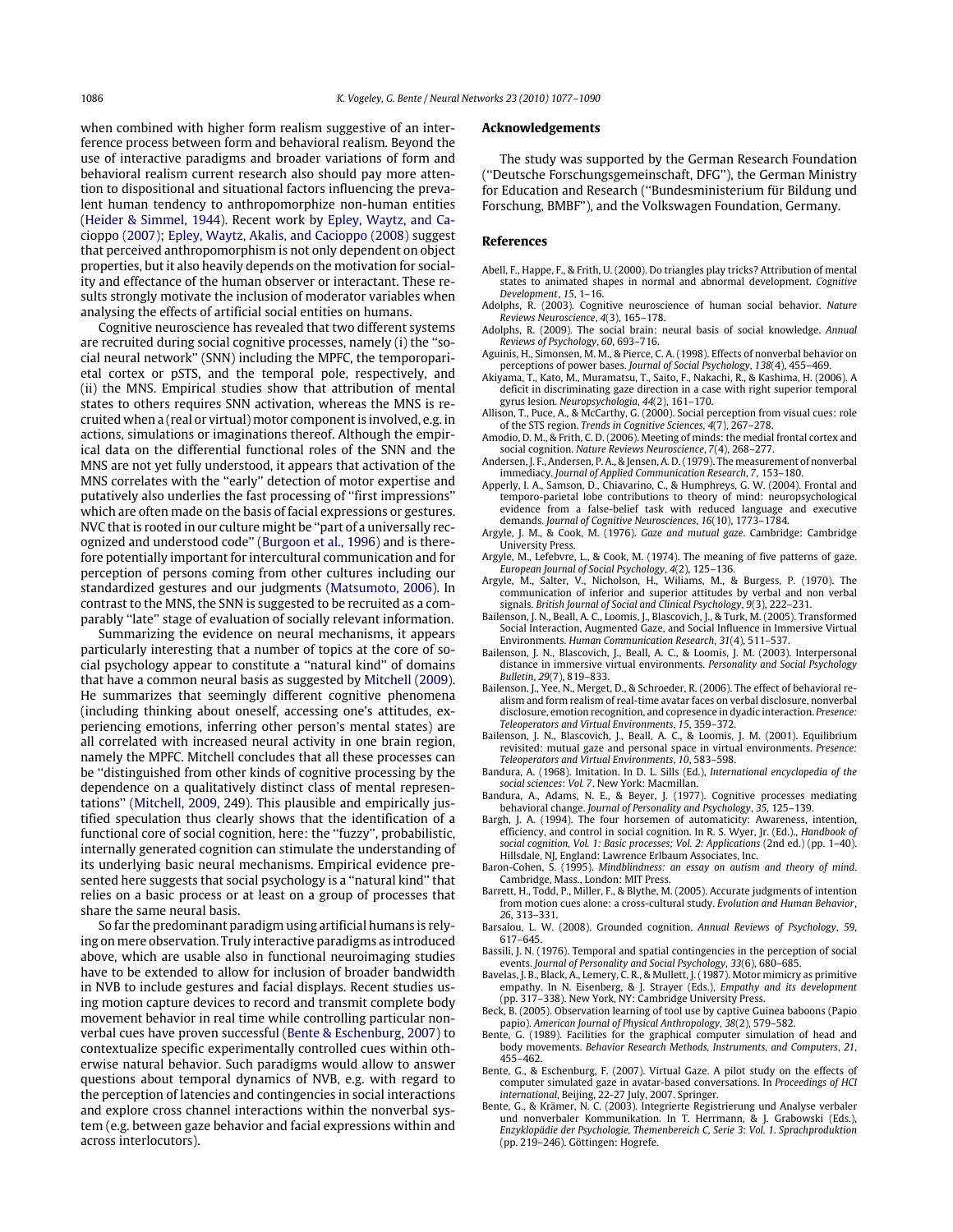- Bente, G., Krämer, N. C., Petersen, A., & de Ruiter, J. P. (2001). Computer animated movement and person perception: Methodological advances in nonverbal behavior research. *Journal of Nonverbal Behavior*, *25*(3), 151–166.
- Bente, G., Petersen, A., Krämer, N. C., & de Ruiter, J. P. (2001). Transcript-based computer animation of movement: evaluating a new tool for nonverbal behavior research. *Behavior Research Methods, Instruments and Computers*, *33*(3), 303–310.
- Bente, G., Rüggenberg, S., Krämer, N. C., & Eschenburg, F. (2008). Avatar-mediated networking: increasing social presence and interpersonal trust in net-based collaborations. *Human Communication Research*, *34*(2), 287–318.
- Bente, G., Krämer, N. C., & Eschenburg, F. (2008). Is there anybody out there? Analyzing the effects of embodiment and nonverbal behavior in avatarmediated communication. In E. Konijn, S. Utz, M. Tanis, & S. Barnes (Eds.), *Mediated interpersonal communication* (pp. 131–157). Mahwah, NJ: Lawrence Erlbaum Associates.
- Bentler, P. M. (1969). Semantic space is (approximately) bipolar. *Journal of Psychology: Interdisciplinary and Applied*, *71*(1), 33–40. Bernieri, F. J., & Rosenthal, R. (1991). Interpersonal coordination: Behavior matching
- and interactional synchrony. In R. S. Feldman, & B. Rime (Eds.), *Fundamentals of nonverbal behavior* (pp. 401–432). New York, NY: Cambridge University Press.
- Biocca, F., & Nowak, K. (1999). I feel as if I'm here, inside the computer'': Toward a theory of presence in advanced virtual environments. Paper presented at the International Communication Association, San Francisco.
- Biocca, F., & Nowak, K. (2001). Plugging your body into the telecommunication system: mediated embodiment, media interfaces, and social virtual environments. In C. Lin, & D. Atkin (Eds.), *Communication technology and society* (pp. 407–447). Waverly Hill, VI: Hampton Press.
- Biocca, F., Harms, C., & Burgoon, J. (2003). Toward a more robust theory and measure of social presence. *Presence: Teleoperators and Virtual Environments*, *12*(5), 456–480.
- Blake, R., & Shiffrar, M. (2007). Perception of human motion. *Annual Reviews of Psychology*, *58*, 47–73.
- Blakemore, S. J., & Frith, C. (2005). The role of motor contagion in the prediction of action. *Neuropsychologia*, *43*, 260–267.
- Blakemore, S. J., Boyer, P., Pachot-Clouard, M., Meltzoff, A., Segebarth, C., & Decety, J. (2003). The detection of contingency and animacy from simple animations in the human brain. *Cerebral Cortex*, *13*(8), 837–844.
- Blascovich, J., Loomis, J., Beall, A. C., Swinth, K. R., Hoyt, C. L., & Bailenson, J. N. (2002). Immersive virtual environment technology as a methodological tool for social psychology. *Psychological Inquiry*, *13*(2), 103–124.
- Blass, E. M., Lumeng, J., & Patil, N. (2007). Influence of mutual gaze on human infant affect. In R. Flom, K. Lee, & D. Muir (Eds.), *Gaze-following: its development and significance* (pp. 113–143). Mahwah, NJ, London: Lawrence Erlbaum Associates.
- Bonda, E., Petrides, M., Ostry, D., & Evans, A. (1996). Specific involvement of human parietal systems and the amygdala in the perception of biological motion.
- *Journal of Neurosciences*, *16*(11), 3737–3744. Brunet, E., Sarfati, Y., Hardy-Bayle, M. C., & Decety, J. (2003). Abnormalities of brain function during a nonverbal theory of mind task in schizophrenia. *Neuropsychologia*, *41*(12), 1574–1582.
- Brunner, L. J. (1979). Smiles can be back channels. *Journal of Personality and Social Psychology*, *37*(5), 728–734.
- Burgoon, J. K. (1994). Nonverbal signals. In M. L. Knapp, & G. R. Miller (Eds.), *Handbook of interpersonal communication* (pp. 229–285). Beverly Hills: Sage.
- Burgoon, J. K., & Bacue, A. E. (2003). Nonverbal communication skills. In J. O. Greene, & B. R. Burleson (Eds.), *Handbook of communication and social interaction skills* (pp. 179–219). Mahwah, NJ: Lawrence Erlbaum Associates Publishers.
- Burgoon, J. K., Berger, C. R., & Waldron, V. R. (2000). Mindfulness and interpersonal communication. *Journal of Social Issues*, *56*(1), 105–127.
- Burgoon, J. K., Buller, D. B., & Woodall, W. G. (1996). *Nonverbal communication: the unspoken dialogue* (2nd ed.). New York: McGraw-Hill.
- Burgoon, J. K., Dillman, L., & Stern, L. A. (1993). Adaptation in dyadic interaction: defining and operationalizing patterns of reciprocity and compensation. *Communication Theory*, *3*, 196–215. Cacioppo, J. T., Lorig, T. S., Nusbaum, H. C., & Berntson, G. G. (2004). Social
- neuroscience: bridging social and biological systems. In C. Sansone, C. C. Morf, & A. T. Panter (Eds.), *The Sage Handbook of methods in social psychology* (pp. 383–404). Thousand Oaks, CA: Sage Publications.
- Cañamero, L. D. (2003). Designing Emotions for Activity Selection in Autonomous Agents. In R. Trappl, P. Petta, & S. Payr (Eds.), *Emotions in humans and artifacts* (pp. 115–148). Cambridge: The MIT Press.
- Cappella, J. N. (1991). Mutual adaptation and relativity of measurement. In B. M. Montgomery, & S. Duck (Eds.), *Studying interpersonal interaction* (pp. 103–117). New York, NY: Guilford Press.
- Carli, L. L., LaFleur, S. J., & Loeber, C. C. (1995). Nonverbal behavior, gender, and influence. *Journal of Personality and Social Psychology*, *68*(6), 1030–1041.
- Carli, L. L., Martin, C., Leatham, G., Lyons, K., & Tse, I. (1993). Perceptions of nonverbal behavior. Paper presented at the The annual meeting of the American Psychological Association.
- Carroll, W. R., & Bandura, A. (1982). The role of visual monitoring in observational learning of action patterns: making the unobservable observable. *Journal of Motor Behavior*, *14*, 153–167.
- Carruthers, P. (1996). Simulation and self-knowledge: a defence of theory-theory. In P. Carruthers, & P. K. Smith (Eds.), *Theories of theories of mind* (pp. 22–38). Cambridge: Cambridge University Press.
- Cassell, J. (1998). A framework for gesture generation and interpretation. In R. Cipolla, & A. Pentland (Eds.), *Computer visions in human–machine interaction*. Cambridge: Cambridge University Press.
- Cassell, J., Steedman, M., Badler, N., Pelachaud, C., Stone, M., & Douville, B. et al. (1994). Modeling the interaction between speech and gesture. In A. Ram and K. Eiselt (Eds.), *Proceedings on the sixteenth annual conference of the cognitive science: LEA*.
- Castelli, F., Happe, F., Frith, U., & Frith, C. (2000). Movement and mind: a functional imaging study of perception and interpretation of complex intentional movement patterns. *Neuroimage*, *12*(3), 314–325.
- Chaminade, T., Hodgins, J., & Kawato, M. (2007). Anthropomorphism influences perception of computer-animated characters' actions. *Social Cognitive and Affective Neuroscience*, *2*, 206–216.
- Charman, T. (2003). Why is joint attention a pivotal skill in autism? *Philosophical Transactions of the Royal Society London. Series B: Biological Sciences (London)*, *358*(1430), 315–324.
- Chiao, J. Y., Iidaka, T., Gordon, H. L., Nogawa, J., Bar, M., Aminoff, E., et al. (2008). Cultural specificity in amygdala response to fear faces. *Journal of Cognitive Neuroscience*, *20*(12), 2167–2174.
- Choi, V. S., Gray, H. M., & Ambady, N. (2005). The glimpsed world: unintended communication and unintended perception. In R. R. Hassin, J. S. Uleman, & J. A. Bargh (Eds.), *The new unconscious* (pp. 309–333). New York, NY: Oxford University Press.
- Chovil, N. (1991). Social determinants of facial displays. *Journal of Nonverbal Behavior*, *15*(3), 141–154.
- Condon, W. S., & Ogston, W. D. (1966). Sound film analysis of normal and pathological behavior patterns. *Journal of Nervous and Mental Disease*, *143*(4), 338–347.
- Conty, L., N'Diaye, K., Tijus, C., & George, N. (2007). When eye creates the contact! ERP evidence for early dissociation between direct and averted gaze motion processing. *Neuropsychologia*, *45*, 3024–3037.
- Dautenhahn, K., & Christaller, T. (1997). Remembering, rehearsal and empathy — towards a social and embodied cognitive psychology for artefacts. In S. O'Nuallain, P. McKevitt, & E. MacAogain (Eds.), *Two sciences of mind*. Amsterdam: John Benjamins.
- de Kort, Y. A. W., Ijsselsteijn, W. A., Kooijman, J., & Schuurmans, Y. (2003). Virtual laboratories: comparability of real and virtual environments for environmental psychology. *Presence*, *12*(4), 360–373.
- Decety, J., & Chaminade, T. (2003). When the self represents the other: a new cognitive neuroscience view on psychological identification. *Consciousness and Cognition*, *12*, 577–596.
- DePaulo, B. M., & Friedman, H. S. (1998). Nonverbal communication. In D. T. Gilbert, S. T. Fiske, & G. Lindzey (Eds.), *The handbook of social psychology, Vol. 2* (4th ed.) (pp. 3–40). New York, NY: McGraw-Hill.
- Deutsch, F. M., LeBaron, D., & Fryer, M. M. (1988). What is in a smile? *Psychology of Women Quarterly*, *11*(3), 341–351.
- Donaghy, W. C., & Goldberg, J. (1991). Head movement and gender differences following the onset of simultaneous speech. *Southern Speech Communication Journal*, *56*(2), 114–126.
- Dovidio, J. F., Ellyson, S. L., Keating, C. F., Heltman, K., et al. (1988). The relationship of social power to visual displays of dominance between men and women. *Journal of Personality and Social Psychology*, *54*(2), 233–242.
- Duffy, B. (2008). Fundamental issues in affective intelligent social machines. *The Open Artificial Intelligence Journal*, *2*, 21–34.
- Duncan, S. (1972). Some signals and rules for taking speaking turns in conversations. *Journal of Personality and Social Psychology*, *23*(2), 283–292.
- Duncan, S. (1974). On the structure of speaker–auditor interaction during speaking turns. *Language in Society*, *3*(2), 161–180.
- Duncan, S., & Niederehe, G. (1974). On signalling that it's your turn to speak. *Journal of Experimental Social Psychology*, *10*(3), 234–247.
- Duncan, S., Brunner, L. J., & Fiske, D. W. (1979). Strategy signals in face-to-face interaction. *Journal of Personality and Social Psychology*, *37*(2), 301–313.
- Efron, D. (1941,1972). *Gesture and environment*. New York: King's Crown Press. Republished as: Gesture, race and culture. The Hague, Mouton and Co.
- Einav, S., & Hood, B. M. (2006). Children's use of the temporal dimension of gaze for inferring preference. *Developmental Psychology*, *42*, 142–152.
- Ekman, P., & Friesen, W. V. (1969). The repertoire of nonvervbal behavior: categories, origins, usage and coding. *Semiotica*, *1*, 49–98.
- Ekman, P., & Friesen, W. V. (1972). Hand Movements. *Journal of Communication*, *22*, 353–374. The repertoire of nonvervbal behavior: categories, origins, usage and coding. *Semiotica, 1*, 49–98.
- Epley, N., Waytz, A., & Cacioppo, J. T. (2007). On seeing human. A three-factor theory of anthropomorphism. *Psychological Review*, *114*, 864–886.
- Epley, N., Waytz, A., Akalis, S., & Cacioppo, J. T. (2008). When we need a human. Motivational determinats of anthropomorphism. *Social Cognition*, *26*(2), 143–155.
- Eskritt, M., & Lee, K. (2007). Preschoolers' use of eye gaze for ''mind reading''. In R. Flom, K. Lee, & D. Muir (Eds.), *Gaze-following: its development and significance* (pp. 243–263). Mahwah, NJ, London: Lawrence Erlbaum Associates.
- Exline, R. V. (1971). Visual interaction: the glances of power and preference. In *Nebraska-Symposium-on-Motivation* (pp. 163–206). Lincoln: University of Nebraska Press.
- Exline, R. V., Ellyson, S. L., & Long, B. (1975). Visual behavior as an aspect of power role relationships. In P. Pliner, L. Krames, & T. Alloway (Eds.), *Nonverbal communication of aggression* (pp. 21–52). New York: Plenum.
- Farroni, T., Csibra, G., Simion, F., & Johnson, M. H. (2002). Eye contact detection in humans from birth. *Proceedings of the National Academy of Sciencesof the United States of Amercia*, *99*(14), 9602–9605.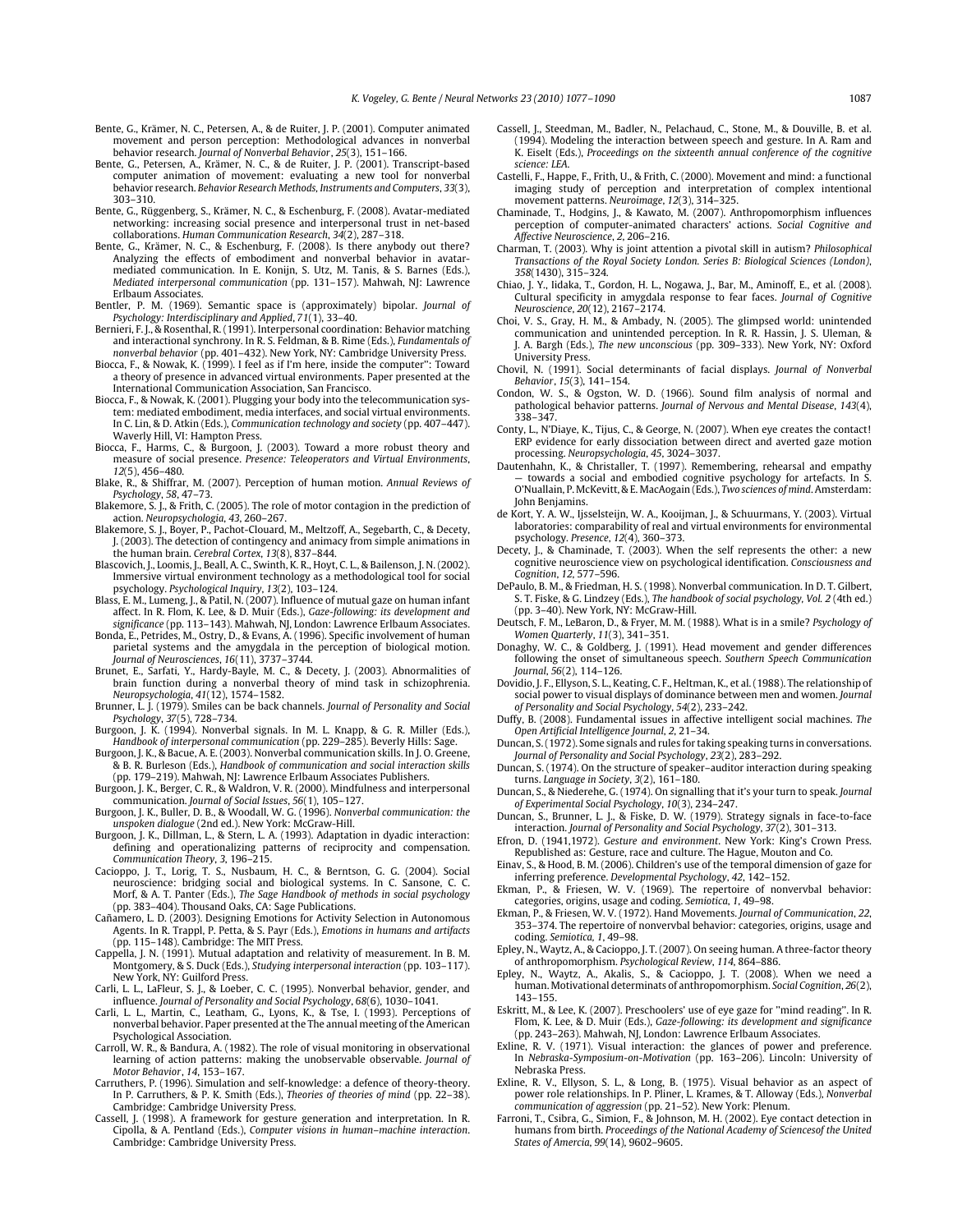- Fiske, S. T., & Neuberg, S. L. (1990). A continuum of impression formation, from category-based to individuating processes: influences of information and motivation on attention and interpretation. In M. P. Zanna (Ed.)., *Advances in experimental social psychology*. New York: Academic Press.
- Fletcher, P., Happé, F., Frith, U., Baker, S. C., Dolan, R. J., Frackowiak, R. S. J., et al. (1995). Other minds in the brain: a functional imaging study of ''theory of mind'' in story comprehension. *Cognition*, *57*, 109–128.
- Fong, T., Nourbakhsh, I. R., & Dautenhahn, K. (2003). A survey of socially interactive robots. *Robotics and Autonomous Systems*, *42*(3–4), 143–166.
- Frey, S. (1983). Unexplored dimensions of human communication. In *1983 Annual Report Standard Elektrik Lorenz AG* (pp. 63–66). Stuttgart: Standard Elektrik Lorenz.
- Frey, S., Hirsbrunner, H.-P., Florin, A., Daw, W., & Crawford, R. (1983). A unified approach to the investigation of nonverbal and verbal behavior in communication ressearch. In W. Doise, & S. Moscovici (Eds.), *Current issues in European social psychology* (pp. 143–199). Cambridge: Cambridge University Press.
- Fridlund, A. J. (1991). Sociality of solitary smiling: potentiation by an implicit audience. *Journal of Personality and Social Psychology*, *60*(2), 229–240.
- Frith, C. D., & Frith, U. (2008). Implicit and explicit processes in social cognition. *Neuron*, *60*, 503–510.
- Frith, U., & Frith, C. D. (2003). Development and neurophysiology of mentalizing. *Philosophical Transactions of the Royal Society London. Series B: Biological Sciences (London)*, *358*(1431), 459–473.
- Galef, B. G., & Laland, K. N. (2005). Social learning in animals: empirical studies and theoretical models. *Bioscience*, *55*, 489–499.
- Gallagher, H. L., & Frith, C. D. (2004). Dissociable neural pathways for the perception and recognition of expressive and instrumental gestures. *Neuropsychologia*, *42*(13), 1725–1736.
- Gallagher, H. L., Happe, F., Brunswick, N., Fletcher, P. C., Frith, U., & Frith, C. D. (2000). Reading the mind in cartoons and stories: an fMRI study of 'theory of mind' in verbal and nonverbal tasks. *Neuropsychologia*, *38*(1), 11–21.
- Gallagher, H. L., Jack, A. I., Roepstorff, A., & Frith, C. D. (2002). Imaging the intentional stance in a competitive game. *NeuroImage*, *16*(3 Pt 1), 814–821. Gallese, V., & Goldman, A. (1998). Mirror neurons and the simulation theory of
- mind-reading. *Trends in Cognitive Sciences*, *2*(12), 493–501.
- Gallese, V., Fadiga, L., Fogassi, L., & Rizzolatti, G. (1996). Action recognition in the premotor cortex. *Brain*, *119*, 593–609.
- Garau, M., Slater, M., Pertaub, D. P., & Razzaque, S. (2005). The responses of people to virtual humans in an immersive virtual environment. *Presence*, *14*(1), 104–116.
- George, N., Driver, J., & Dolan, R. J. (2001). Seen gaze-direction modulates fusiform activity and its coupling with other brain areas during face processing. *Neuroimage*, *13*(6 Pt 1), 1102–1112.
- Gibson, J. J., & Pick, A. D. (1963). Perception of another person's looking behavior. *American Journal of Psychology*, *76*, 386–394.
- Giles, H., Mulac, A., Bradac, J. J., & Johnson, P. (1987). Speech accommodation theory: the first decade and beyond. In *Communication yearbook*: *Vol. 10*.
- Gobbini, M. I., Koralek, A. C., Bryan, R. E., Montgomery, K. J., & Haxby, J. V. (2007). Two takes on the social brain a comparison of theory of mind tasks. *Journal of Cognitive Neurosciences*, *19*, 1803–1814.
- Goldberg, H. D. (1951). The role of ''cutting'' in the perception of the motion picture. *Journal of Applied Psychology*, *35*(1), 70–71.
- Gopnik, A. (1993). How we know our minds: the illusion of first-person-knowledge of intentionality. *Behavioural and Brain Sciences*, *16*, 1–14. Gopnik, A., & Wellman, H. (1992). Why the child's theory of mind really is a theory.
- 
- *Mind and Language*, *7*, 145–151. Gopnik, A., Slaughter, V., & Meltzoff, A. (1994). Changing your views: how understanding visual perception can lead to a new theory of mind. In C. Lewis, & P. Mitchell (Eds.), *Children's early understanding of mind* (pp. 157–183). UK: Lawrence Erlbaum Associates.
- Graham, J. A., & Argyle, M. (1975). The effects of different patterns of gaze combined with different facial expressions, on impression formation. *Journal of Human Movement Studies*, *1*(4), 178–182.
- Grammer, K. (1990). Strangers meet: laughter and nonverbal signs of interest in opposite-sex encounters. *Journal of Nonverbal Behavior*, *14*(4), 209–236.
- Grammer, K., Fidova, V., & Fieder, M. (1997). The communication paradox and a possible solution: toward a radical empiricism. In A. Schmitt, K. Atzwanger, K. Grammer, & K. Schäfer (Eds.), *New aspects of human ethology* (pp. 91–120). New York: Plenum.
- Grammer, K., Honda, M., Juette, A., & Schmitt, A. (1999). Fuzziness of nonverbal courtship communication unblurred by motion energy detection. *Journal of Personality and Social Psychology*, *77*(3), 487–508.
- Grossman, E. D., & Blake, R. (2002). Brain areas active during visual perception of biological motion. *Neuron*, *35*(6), 1167–1175.
- Gueguen, N., & Jacob, C. (2002). Direct look versus evasive glance and compliance with a request. *Journal of Social Psychololgy*, *142*(3), 393–396.
- Haase, R. F., & Tepper, D. T. (1972). Nonverbal components of empathic communication. *Journal of Counseling Psychology*, *19*(5), 417–424.
- Halberstadt, A. G., & Saitta, M. B. (1987). Gender, nonverbal behavior, and perceived dominance: a test of the theory. *Journal of Personality and Social Psychology*, *53*(2), 257–272.
- Harris, P. L. (1992). From simulation to folk psychology: the case for development. *Mind and Language*, *7*, 120–144.
- Heeter, C. (1992). Being there: the subjective experience of presence. *Presence: Teleoperators and Virtual Environments*, *1*(2), 262–271.
- Heider, F. (1958). *The psychology of interpersonal relations*. New York: Jon Wiley and Sons.
- Heider, F., & Simmel, M. (1944). An experimental study of apparent behavior. *American Journal of Psychology*, *57*, 243–249.
- Henley, N. M. (1977). *Body politics: power, sex, and nonverbal communication*. Englewood Cliffs, NJ: Prentice Hall.
- Hoffman, E. A., & Haxby, J. V. (2000). Distinct representations of eye gaze and identity in the distributed human neural system for face perception. *Nature Neurosciences*, *3*(1), 80–84.
- Hood, B. M., & Macrae, C. N. (2007). Look into my eyes: the effect of direct gaze on face processing in children and adults. In R. Flom, K. Lee, & D. Muir (Eds.), *Gazefollowing: its development and significance* (pp. 283–296). Mahwah, NJ, London: Lawrence Erlbaum Associates.
- Hooker, C. I., Paller, K. A., Gitelman, D. R., Parrish, T. B., Mesulam, M. M., & Reber, P. J. (2003). Brain networks for analyzing eye gaze. *Brain Research (Amsterdam) Cogntive Brain Research*, *17*(2), 406–418.
- Hoyt, C. L., Blascovich, J., & Swinth, K. L. (2003). Social inhibition in immersive virtual environments. *Presence: Teleoperators and Virtual Environments*, *12*(2), 183–195.
- Hut, P., & Sussman, G. J. (1987). Advanced computing for science. *Scientific American*, (October), 144–153.
- Iacoboni, M., Woods, R. P., Brass, M., Bekkering, H., Mazziotta, J. C., & Rizzolatti, G. (1999). Cortical mechanisms of human imitation. *Science*, *286*(5449), 2526–2528.
- Ijsselsteijn, W. A., & Riva, G. (2003). Being there: the experience of presence in mediated environments. In G. Riva, F. Davide, & W. A. Ijsselsteijn (Eds.), *Being there: concepts, effects and measurement of user presence in synthetic environments* (pp. 1–14). Amsterdam: IOS Press.
- Johansson, G. (1973). Visual perception of biological motion and a model for its analysis. *Perception and Psychophysics*, *14*, 201–211.
- Johnson, S. C. (2003). Detecting agents. *Philosophical Transactions of the Royal Society London. Series B: Biological Sciences (London)*, *358*(1431), 549–559.
- Johnson, S. C., Booth, A., & O'Hearn, K. (2001). Inferring the goals of a nonhuman agent. *Cognitive Development*, *16*, 637–656.
- Kampe, K. K., Frith, C. D., & Frith, U. (2003). ''Hey John'': signals conveying communicative intention toward the self activate brain regions associated with ''mentalizing,'' regardless of modality. *Journal of Neurosciences*, *23*(12), 5258–5263.
- Kawashima, R., Sugiura, M., Kato, T., Nakamura, A., Hatano, K., Ito, K., et al. (1999). The human amygdala plays an important role in gaze monitoring. A PET study. *Brain*, *122*(Pt 4), 779–783.
- Keating, C. F., Mazur, A., & Segall, M. H. (1977). Facial gestures which influence the perception of status. *Sociometry*, *40*(4), 374–378.
- Kendon, A. (1967). Some functions of gaze-direction in social interaction. *Acta Psychologica*, *26*, 22–63.
- Keysers, C., & Gazzola, V. (2007). Integrating simulation and theory of mind: from self to social cognition. *Trends in Cognitive Sciences*, *11*, 194–196.
- Keysers, C., & Perrett, D. I. (2004). Demystifying social cognition: a Hebbian perspective. *Trends in Cognitive Sciences*, *8*(11), 501–507.
- Kiesler, S., Powers, A., Fussell, S. R., & Torrey, C. (2008). Anthropomorphic interactions with a software agent and a robot. *Social Cognition*, *28*, 169–181.
- Kleinke, C. L. (1986). Gaze and eye contact: a research review. *Psychological Bulletin*, *100*(1), 78–100.
- Krämer, N. C., & Bente, G. (2005). Emotion and motivation in embodied conversational agents. In L. Canamero (Ed.)., *Proceedings of the symposium agents that want and like, artificial intelligence and the simulation of behavior* (pp. 55–61). Hatfield: SSAISB.
- Krämer, N. C. (2001). *Bewegende Bewegung. Sozio-emotionale Wirkungen nonverbalen Verhaltens und deren experimentelle Untersuchung mittels Computeranimation*. Legenrich: Pabst.
- Krämer, N. C. (2006). Nonverbal communication. Paper presented at the workshop for the Committee on Opportunities in Basic Research in the Behavioral and Social Sciences for the US Military at the National Academies, Washington, DC.
- Krämer, N. C., Bente, G., & Piesk, J. (2003). The ghost in the machine. The influence of Embodied Conversational Agents on user expectations and user behavior in a TV/VCR application. In G. Bieber, & T. Kirste (Eds.), *IMC workshop 2003, assistance, mobility, applications* (pp. 121–128). Rostock.
- Krämer, N. C., Bente, G., Troitzsch, H., & Eschenburg, F. (2009). Embodied conversational agents: research prospects for social psychology and an exemplary study. In *New media and social psychology [Special issue]*. *Social Psychology*, *40*(1), 26–36.
- Krämer, N. C., Tietz, B., & Bente, G. (2003). Effects of embodied interface agents and their gestural activity. In R. Aylett, D. Ballin, T. Rist, & J. Rickel (Eds.), *4th international working conference on intelligent virtual agents* (pp. 292–300). Hamburg: Springer.
- Krumhuber, E., & Kappas, A. (2005). Moving smiles: the role of dynamic components for the perception of the genuineness of smiles. *Journal of Nonverbal Behavior*, *29*(1), 3–24.
- Kuzmanovic, B., Georgescu, A. L., Eickhoff, S. B., Shah, N. J., Bente, G., Fink, G. R., et al. (2009). Duration matters. Dissociating neural correlates of detection and evaluation of social gaze. *Neuroimage*, *46*, 1154–1163.
- LaCrosse, M. B. (1975). Nonverbal behavior and perceived counselor attractiveness and persuasiveness. *Journal of Counseling Psychology*, *22*(6), 563–566.
- Leslie, A. M. (1984). Spatiotemporal continuity and the perception of causality in infants. *Perception*, *13*(3), 287–305.
- Lieberman, M. (2007). Social cognitive neuroscience: a review of core processes. *Annual Reviews of Psychology*, *58*, 259–289.
- Lipps, T. (1907). Das Wissen von fremden Ichen. *Psychologische Untersuchungen*, *1*(4), 694–722.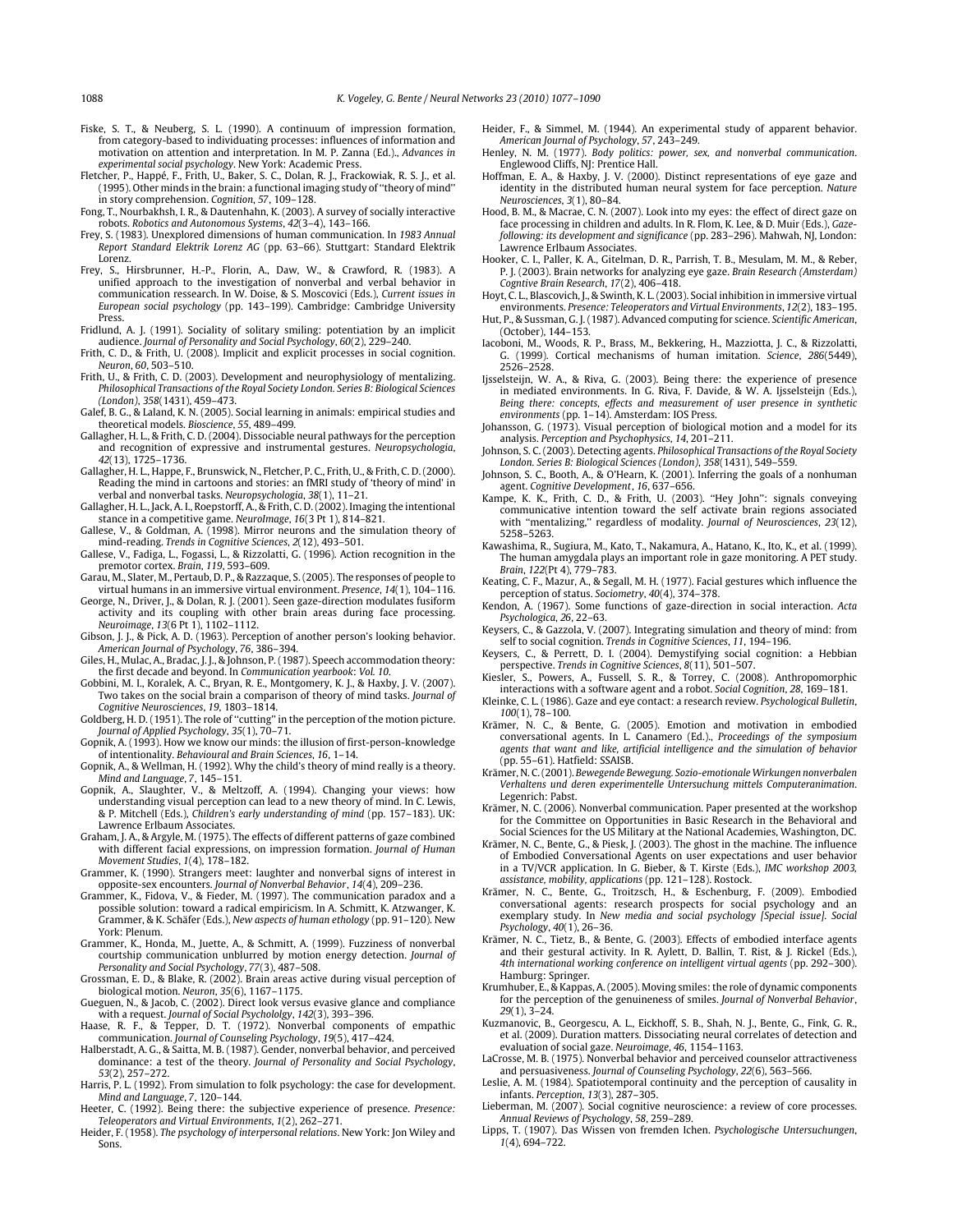- Loomis, J. M., Blascovich, J. J., & Beall, A. C. (1999). Immersive virtual environment technology as a basic research tool in psychology. *Behavior Research Methods, Instruments and Computers*, *31*(4), 557–564.
- MacDorman, K. F. (2005). Androids as experimental apparatus: Why is there an uncanny valley and can we exploit it? In *CogSci-Workshop: Toward Social Mechanisms of Android Science*. Available: http://www.androidscience.com/ proceedings2005/MacDormanCogSci2005AS.pdf. (June 2009).
- Mason, M. F., Tatkow, E. P., & Macrae, C. N. (2005). The look of love: gaze shifts and person perception. *Psychological Science*, *16*(3), 236–239.
- Matsumoto, D. (2006). Culture and nonverbal behavior. In V. Manusov, & M. Patterson (Eds.), *Handbook of nonverbal communication*. Thousand Oaks, CA: Sage.
- McCabe, K., Houser, D., Ryan, L., Smith, V., & Trouard, T. (2001). A functional imaging study of cooperation in two-person reciprocal exchange. *Proceedings of the National Academy of Sciences*, *98*(20), 11832–11835.
- McNeill, D. (1992). *Hand and mind: what gestures reveal about thought*. Chicago: University of Chicago Press. Mehrabian, A. (1969). Some referents and measures of nonverbal behavior. *Behavior*
- *Research Methods and Instrumentation*, *1*(6), 203–207.
- Mehrabian, A. (1972). *Nonverbal communication*. Oxford, England: Aldine-Atherton. Mehrabian, A., & Ferris, S. R. (1967). Inference of attitudes from nonverbal communication in two channels. *Journal of Consulting Psychology*, *31*(3), 248–252.
- Mehrabian, A., & Wiener, M. (1967). Decoding of inconsistent communications. *Journal of Personality and Social Psychology*, *6*(1), 109–114.
- Mehrabian, A., & Williams, M. (1969). Nonverbal concomitants of perceived and intended persuasiveness. *Journal of Personality and Social Psychology*, *13*(1), 37–58.
- Michotte, A. (1946). *La perception de la causalite, etudes psychologiques vi*. France:
- Institut superieur de philosophie. Millar, F. E., Rogers, L. E., & Bavelas, J. B. (1984). Identifying patterns of verbal conflict in interpersonal dynamics. *Western Journal of Speech Communication*, *48*, 231–246.
- Mirenda, P. L., Donnellan, A. M., & Yoder, D. E. (1983). Gaze behavior: a new look at an old problem. *Journal of Autism and Development Disorder*, *13*(4), 397–409.
- Mitchell, J. P. (2009). Social psychology as a natural kind. *Trends in Cognitive Science*, *13*(6), 246–251.
- Mojzisch, A., Schilbach, L., Helmert, J. R., Pannasch, S., Velichkovsky, B. M., & Vogeley, K. (2006). The effects of self-involvement on attention, arousal, and facial expression during social interaction with virtual others: a psychophysiological study. *Social Neuroscience*, *1*, 184–195.
- Moll, H., & Tomasello, M. (2007). Cooperation and human cognition: the Vygotskian intelligence hypothesis. *Philosophical Transactions of the Royal Society London. Series B: Biological Sciences (London)*, *362*(1480), 639–648.
- Montgomery, D. E., Bach, L. M., & Moran, C. (1998). Children's use of looking behavior as a cue to detect another's goal. *Child Development*, *69*, 692–705.
- Moore, C., & Dunham, P. J. (1995). *Joint attention: its origin and role in development*. Hillsdale: Lawrence Erlbaum.
- Moore, K., Wiederhold, B. K., Wiederhold, M. D., & Riva, G. (2002). Panic and agoraphobia in a virtual world. *Cyber Psychology and Behavior*, *5*(3), 197–2002.
- Mori, M. (1970). Bukimi no tani [The uncanny valley]. *Energy*, *7*, 33–35. Narumoto, J., Okada, T., Sadato, N., Fukui, K., & Yonekura, Y. (2001). Attention to emotion modulates fMRI activity in human right superior temporal sulcus. *Brain*
- *Research (Amsterdam) Cogntive Brain Research*, *12*(2), 225–231. Nowak, K., & Biocca, F. (2003). The effect of the agency and anthroporphism on users'sense of telepresence, copresence, and social presence in virtual environments. *Presence: Teleoperators and Virtual Environments*, *12*, 2–25.
- Page, L. (1980). Perceived values of male and female smiling vs. not smiling (unpublished manuscript).
- Palmer, M. T., & Simmons, K. B. (1995). Communicating intentions through nonverbal behaviors: Conscious and nonconscious encoding of liking. *Human Communication Research*, *22*(1), 128–160.
- Patterson, M. L. (1982). A sequential functional model of nonverbal exchange. *Psychological Review*, *89*(3), 231–249.
- Patterson, M. L. (1994). Strategic functions of nonverbal exchange. In J. A. Daly, & J. M. Wiemann (Eds.), *Strategic interpersonal communication* (pp. 273–293). Hillsdale, NJ, England: Lawrence Erlbaum Associates, Inc..
- Pelphrey, K. A., Morris, J. P., & McCarthy, G. (2004). Grasping the intentions of others: the perceived intentionality of an action influences activity in the superior temporal sulcus during social perception. *Journal of Cognitive Neurosciences*, *16*(10), 1706–1716.
- Perner, J., & Howes, D. (1992). He thinks he knows: and more developmental evidence against simulation (role taking) theory. *Mind and Language*, *7*, 72–86.
- Pertaub, D.-P., Slater, M., & Barker, C. (2001). An experiment on public speaking anxiety in response to three different types of virtual audience. *Presence: Teleoperators and Virtual Environments*, *11*(1), 68–78.
- Petersen, A. (2002). *Interpersonale Kommunikation im Medienvergleich*. Münster, Germany: Waxmann.
- Pika, S., Nicoladis, E., & Marentette, P. F. (2006). A cross-cultural study on the use of gestures: evidence for cross-linguistic transfer? *Bilingualism: Language and Cognition*, *9*, 319–327.
- Powers, A., Kiesler, S., Fussell, S. R., & Torrey, C. (2007). Comparing a computer agent with a humanoid robot. In *Human–robot interaction 2007* (pp. 145–152). NY: **ACM Press**
- Poyatos, F. (1983). New perspectives in nonverbal communication. In *Studies in cultural anthropology, social psychology, linguistics, literature, and semiotics*. Oxford: Pergamon Press.
- Premack, D., & Woodruff, G. (1978). Does the chimpanzee have a theory of mind? *Behavioural and Brain Sciences*, *1*, 515–526.
- Puce, A., Allison, T., Bentin, S., Gore, J. C., & McCarthy, G. (1998). Temporal cortex activation in humans viewing eye and mouth movements. *Journal of Neurosciences*, *18*(6), 2188–2199.
- Pudowkin, W. I. (1961). *Über die Filmtechnik*. Zürich: Arche.
- Reddy, V. (2003). On being the object of attention: implications for self-other consciousness. *Trends in Cognitive Sciences*, *7*(9), 397–402.
- Reeves, B., & Nass, C. (1996). *The media equation: How people treat computers, television and new media like people and places*. Stanford, CA: CSLI Publications. Remland, M. S., & Jones, T. S. (1988). Cultural and sex differences in touch avoidance.
- *Perceptual and Motor Skills*, *67*, 544–546. Rickenberg, R., & Reeves, B. (2000). The effects of animated characters on anxiety,
- task performance, and evaluations of user interfaces. In *Letters of CHI 2000* (pp. 49–56).
- Riggio, R. E., & Friedman, H. S. (1986). Impression formation: the role of expressive behavior. *Journal of Personality and Social Psychology*, *50*(2), 421–427. Rilling, J. K., Gutman, D. A., Zeh, T. R., Pagnoni, G., Berns, G. S., & Kilts, C. D. (2002). A
- neural basis for social cooperation. *Neuron*, *35*, 395–405. Rime, B. (1983). Nonverbal communication or nonverbal behavior? towards a
- cognitive-motor theory of nonverbal behavior. *Current Issues in European Social Psychology*, *1*, 85–141.
- Rizzolatti, G., Fadiga, L., Matelli, M., Bettinardi, V., Paulesu, E., Perani, D., et al. (1996). Localization of grasp representations in humans with PET. 1. Observation versus execution. *Experimental Brain Research*, *11*, 246–252.
- Rochat, P., Morgan, R., & Carpenter, M. (1997). Young infants' sensitivity to movement information specifying social causality. *Cognitive Development*, *12*, 537–561.
- Rosenberg, S. (2004). *The social impact of computers*. West Yorkshire, UK: Emerald.
- Rosenfeld, H. M. (1966). Approval-seeking and approval-inducing functions of verbal and nonverbal responses in the dyad. *Journal of Personality and Social Psychology*, *4*(6), 597–605.
- Rutter, D. R., & Stephenson, G. M. (1977). The role of visual communication in synchronising conversation. *European Journal of Social Psychology*, *7*(1), 29–37.
- Rutter, D. R., Stephenson, G. M., Ayling, K., & White, P. A. (1978). The timing of looks in dyadic conversation. *British Journal of Social and Clinical Psychology*, *17*(1), 17–21.
- .Ruttkay, Z., Doorman, C., & Noot, H. (2002). Evaluating ECAs what and how? Paper presented at the AAMAS02 Workshop on 'Embodied conversational agents let's specify and evaluate them!
- Sallnäs, E.-L., Rassmus-Gröhn, K., & Sjöström, C. (2000). Supporting presence in collaborative environments by haptic force feedback. *ACM Transactions on Computer–Human Interaction*, *7*(4), 461–476.
- Samson, D., Apperly, I. A., Chiavarino, C., & Humphreys, G. W. (2004). Left temporoparietal junction is necessary for representing someone else's belief. *Nature Neurosciences*, *7*(5), 499–500.
- Sanfey, A. G., Rilling, J. K., Aronson, J. A., Nystrom, L. E., & Cohen, J. D. (2003). The Neural Basis of Economic Decision-Making in the Ultimatum Game. *Science*, *3000*, 1755–1758.
- Santos, N. S., Kuzmanovic, B., David, N., Rotarska-Jagiela, A., Eickhoff, S., & Shah, J. N. et al. Animated brain: a functional neuroimaging study on the parametric induction of animacy experience. *Neuroimage* (in press).
- Santos, N. S., David, N., Bente, G., & Vogeley, K. (2008). Parametric induction of animacy experience. *Consciousness and Cognition*, *17*(2), 425–437.
- Saxe, R., Xiao, D. K., Kovacs, G., Perrett, D. I., & Kanwisher, N. (2004). A region of right posterior superior temporal sulcus responds to observed intentional actions. *Neuropsychologia*, *42*(11), 1435–1446.
- Scheflen, A. E. (1964). The significance of posture in communication systems. *Psychiatry*, *27*, 316–321.
- Schilbach, L., Eickhoff, S., Mojzisch, A., & Vogeley, K. (2008). What's in a smile? Neural correlates of facial embodiment during social interaction. *Social Neuroscience*, *3*, 37–50.
- Schilbach, L., Wilms, M., Eickhoff, S. B., Romanzetti, S., Tepest, R., & Bente, G. et al. Minds made for sharing: initiating joint attention recruits reward-related neurocircuitry. *Journal of Cognitive Neurosciences.* (in press).
- Schilbach, L., Wohlschlaeger, A. M., Krämer, N. C., Newen, A., Shah, N. J., Fink, G. R., et al. (2006). Being with virtual others: Neural correlates of social interaction. *Neuropsychologia*, *44*(5), 718–730.
- Schlenker, B. R. (1980). *Impression management: the self-concept, social identity, and interpersonal relations*. Monterey, CA: Brooks/Cole Publishing.
- Schneider, D. J., Hastorf, A. H., & Ellsworth, P. C. (1979). *Person perception* (2nd ed.). Menlo Park, California: Addison-Wesley.
- Schulte-Ruther, M., Markowitsch, H. J., Fink, G. R., & Piefke, M. (2007). Mirror neuron and theory of mind mechanisms involved in face-to-face interactions: a functional magnetic resonance imaging approach to empathy. *Journal of Cognitive Neurosciences*, *19*(8), 1354–1372.
- Schultz, J., Friston, K. J., O'Doherty, J., Wolpert, D. M., & Frith, C. D. (2005). Activation in posterior superior temporal sulcus parallels parameter inducing the percept of animacy. *Neuron*, *45*(4), 625–635.
- Schultz, J., Imamizu, H., Kawato, M., & Frith, C. D. (2004). Activation of the human superior temporal gyrus during observation of goal attribution by intentional objects. *Journal of Cognitive Neurosciences*, *16*(10), 1695–1705.
- Siegel, S. M., Friedlander, M. L., & Heatherington, L. (1992). Nonverbal relational control in family communication. *Journal of Nonverbal Behavior*, *16*(2), 117–139.
- Signer, M. (1975). Struktur und Funktion nichtverbaler Kommunikation. Manuskript geschrieben für (und Gewinner des) Lazarus Preis der Universität Bern (unpublished manuscript).